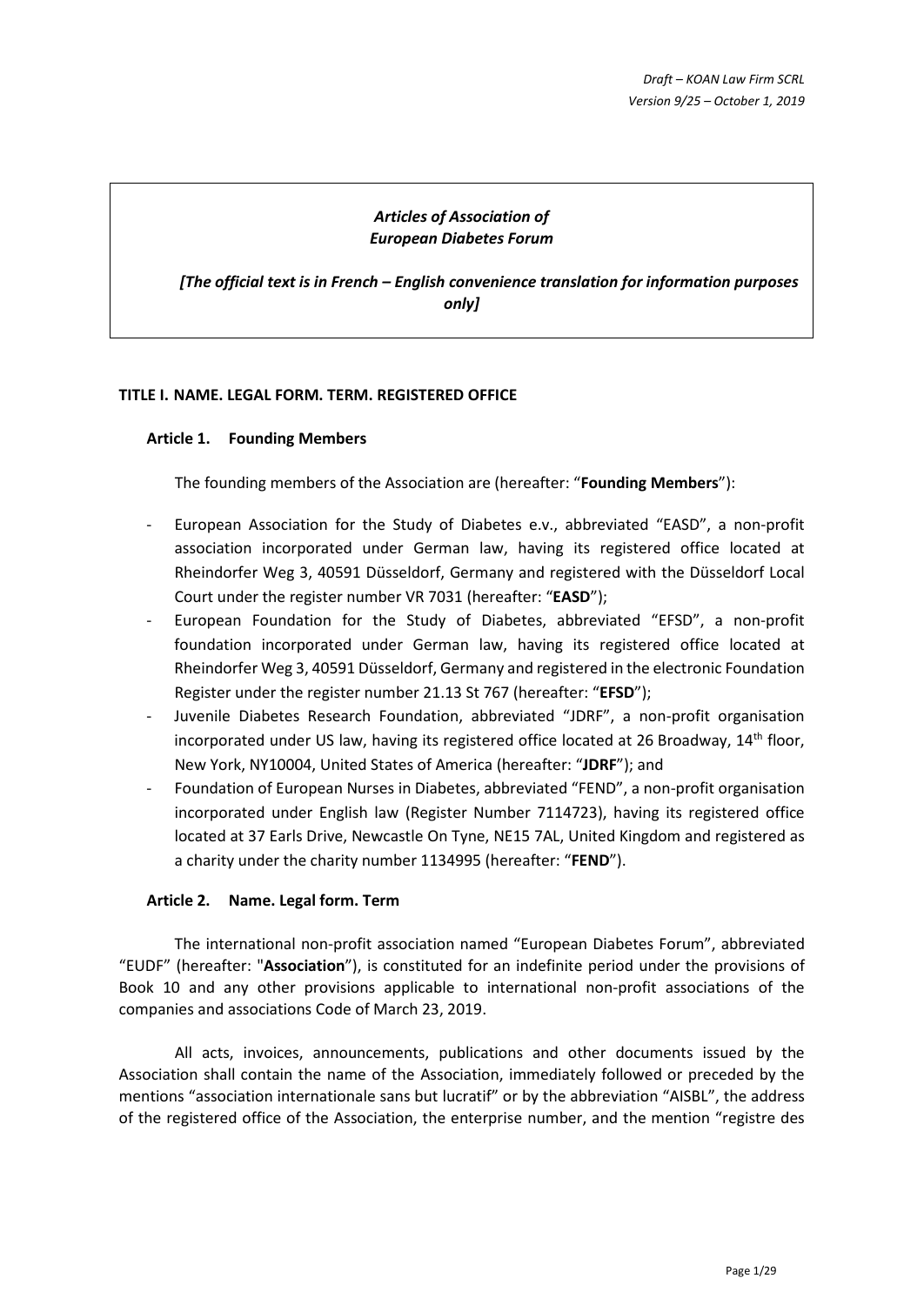personnes morales" or abbreviated "RPM" followed by the court with jurisdiction in the district where the Association has its registered office.

## **Article 3. Registered office**

The registered office of the Association is located in the Brussels-Capital region.

The registered office of the Association may be transferred to any other location in Belgium by a decision of the Board, provided that said transfer will not imply a change of the language of these Articles of Association according to the legal provisions governing the use of official languages in Belgium.

If the transfer of the registered office of the Association implies a change of the language of these Articles of Association according to the legal provisions governing the use of the official languages in Belgium, only the General Assembly will be competent to decide on the transfer of the registered office of the Association according to the presence quorum and voting majority stipulated in [Article 21](#page-10-0) of these Articles of Association.

The Association may establish offices in any country or place.

# **TITLE II.NON-PROFIT PURPOSES. OBJECT**

## **Article 4. Non-profit purposes**

The non-profit purposes of international utility of the Association shall be, within the European Union and worldwide to:

(a) Provide an international powerful and cohesive platform in which diverse stakeholders are working together to further the improvement of diabetes prevention and diabetes care;

(b) Enable healthcare systems to cope with the diabetes pandemic while achieving the best possible outcomes for people with diabetes;

(c) Ensure the translation of research into policy actions towards better diabetes care at national and international level; and

(d) Defend, represent, and promote in the broadest sense of the word the common interests of its Members.

# **Article 5. Objects**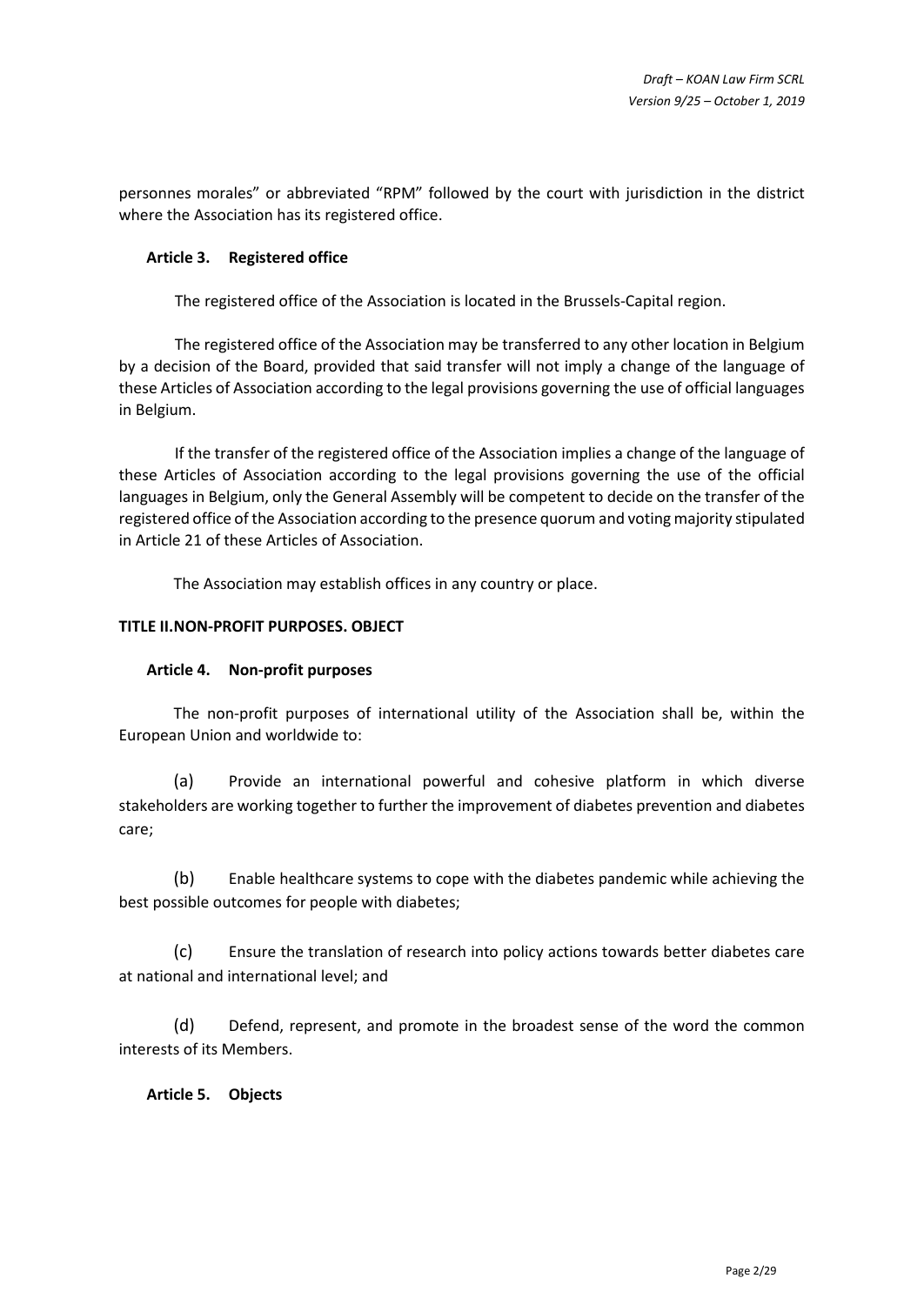To that effect, the Association may develop, alone or in collaboration with third parties, directly or indirectly, all activities related, directly or indirectly, to its purposes including, but not limited to:

(a) Facilitating and supporting the cooperation between Members and/or stakeholders to address and work on matters related to diabetes care by:

a. Exchanging, collecting and distributing information on diabetes, diabetes prevention and diabetes care;

b. Addressing diabetes issues through the development of policy actions at national and international level;

c. Developing and coordinating joint projects of Members on diabetes care; and

d. Communicating on the activities and achievements of the Association;

(b) Disseminate information and issue publications;

(c) Organise and arrange congresses, seminars, workshops, and other programmes and convenings at international and national levels;

(d) Collect and analyse statistical data;

(e) Participate in European Union or other public authorities' programmes, calls for proposals of the European Union, national governments or other public and semi-public authorities, and in general to apply for grants from the European Union, national governments or other public and semi-public authorities; and

Cooperate with and assist other initiatives and/or organisations having a purpose similar to the purposes of the Association, as well as other regional and/or international initiatives and/or organisations.

## **TITLE III. MEMBERS**

## **Article 6. Membership**

The Association shall have two (2) membership categories: Full Members and Associate Members. The Association shall always consist of at least two (2) Full Members. The Founding Members shall be the first Full Members.

All references in these Articles of Association to "Member" or "Members" without any other specification are references to Full Members and Associate Members collectively.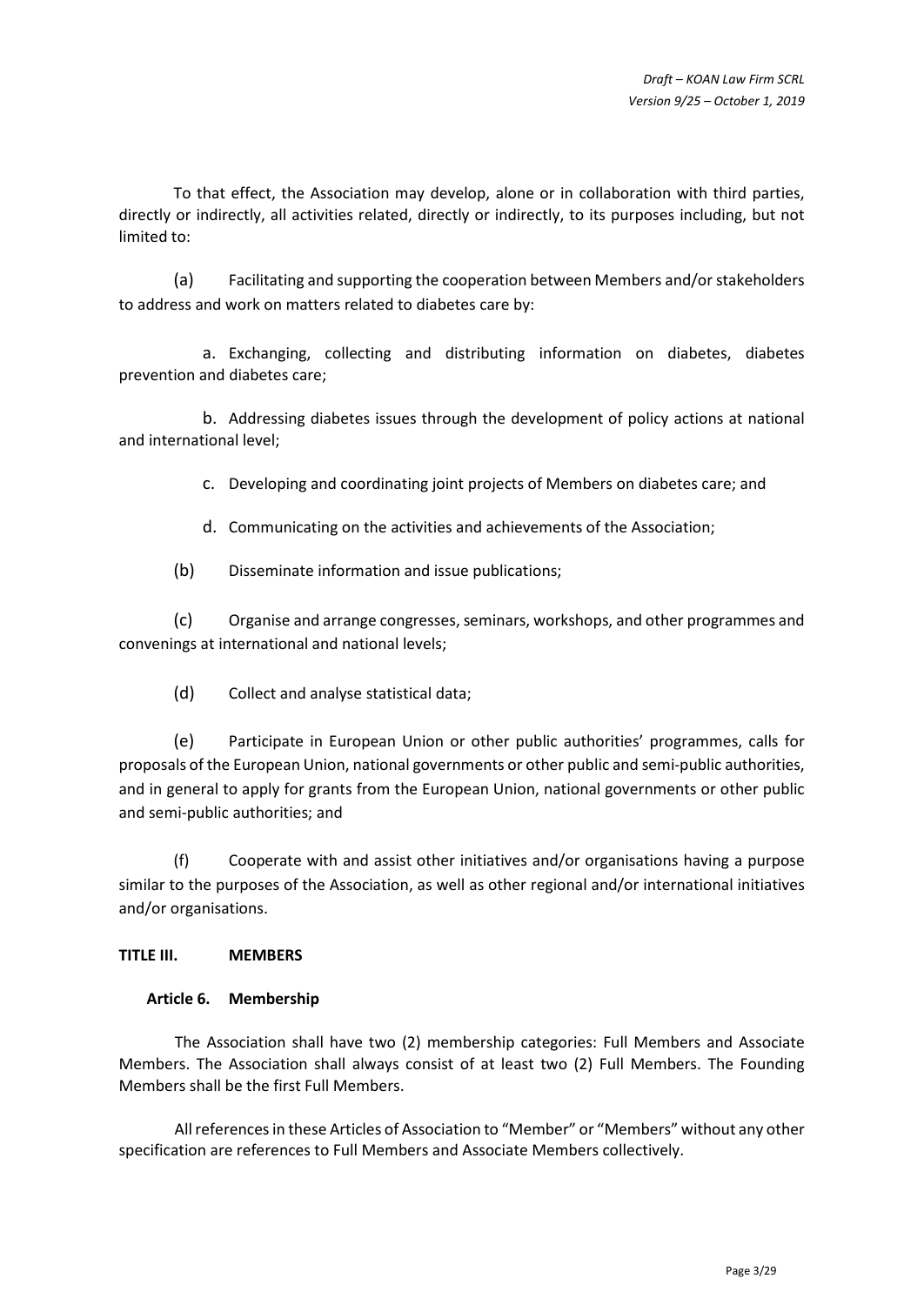The rights and obligations of the Members shall be as defined in and pursuant to these Articles of Association.

Membership is *intuitu personae* and can neither be transferred nor assigned.

# <span id="page-3-0"></span>**Article 7. Full Members**

and

The category of Full Membership is open and accessible to any legal entity which:

(a) Works in the diabetes scope and/or has a purpose similar to the purposes of the Association;

(b) Is duly constituted in accordance with the laws and practices of its country of origin;

(c) Has the legal personality.

For the purpose of [Article 21,](#page-10-0) [Article 22,](#page-11-0) [Article 44](#page-25-0) and [Article 45](#page-26-0) of these Articles of Association, the Full Members shall be divided in the following stakeholders groups:

- (a) Non-profit legal entities; and
- (b) For profit legal entities.

At the time of admission to membership, the Board shall determine to which stakeholders group each new Full Member belongs.

Full Members shall enjoy all membership rights, including voting rights at the General Assembly.

## <span id="page-3-1"></span>**Article 8. Associate Members**

The category of Associate Membership is open and accessible to any legal entity:

- a) Duly constituted in accordance with the laws and practices of its country of origin;
- b) Having the legal personality;
- c) Does not meet the criteria to be eligible as a Full Member; and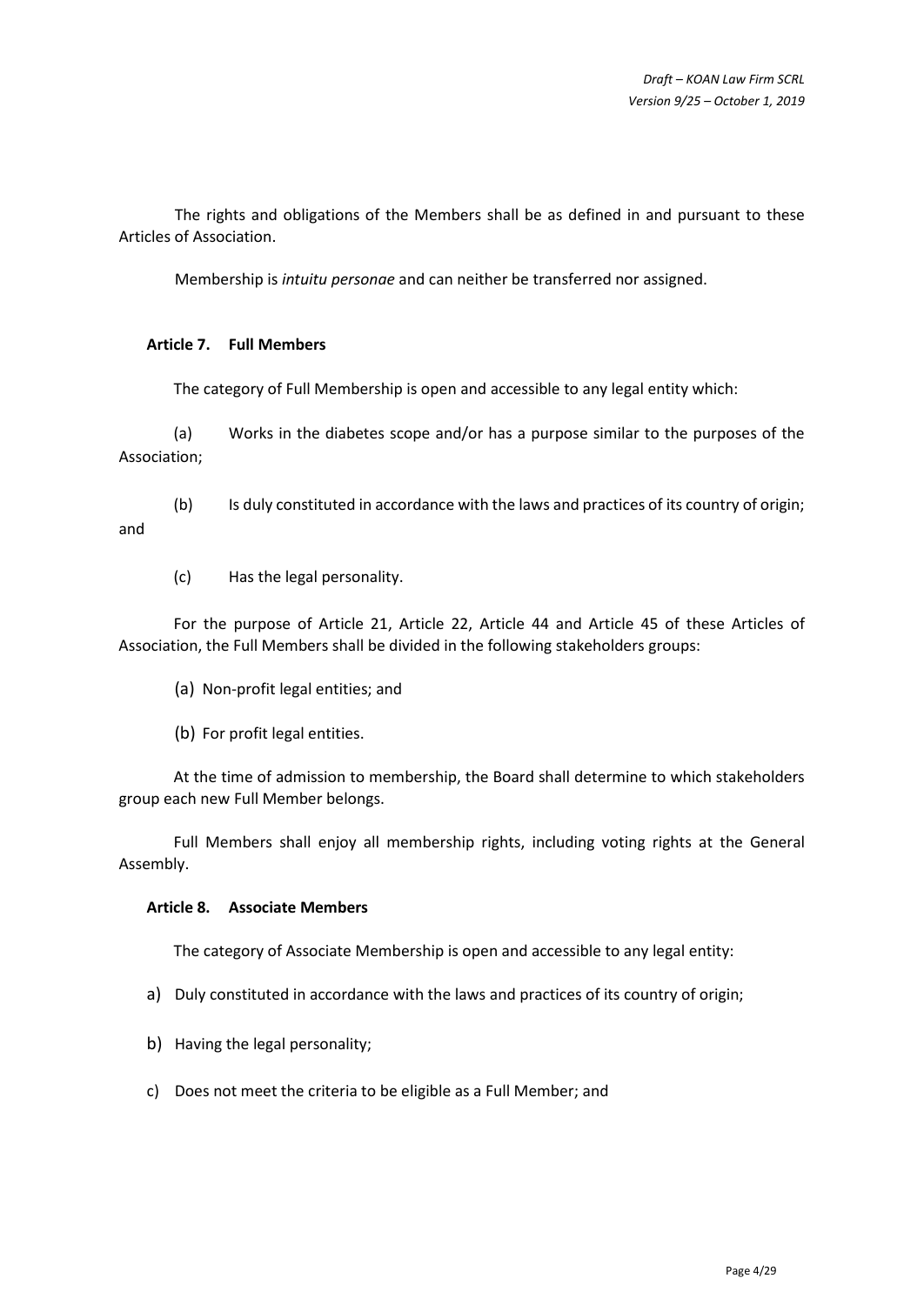d) Wishing to support the work which forms the purpose of the Association, by its advice, influence, and activity.

Associate Members shall have the rights specially granted to them in or pursuant to these Articles of Association. These rights shall not include voting rights at the General Assembly.

#### **Article 9. Admission to membership**

Any applicant to membership shall submit an application for admission to membership via regular means of communication to the Board.

The Board shall submit this application for admission to the General Assembly after having verified that all conditions for membership are complied with. Subsequently, the General Assembly shall decide on the admission to membership either during a physical meeting or via the written/online procedure as described under [Article 22](#page-11-0) of these Articles of Association. The decisions of the General Assembly regarding membership admissions are final and sovereign and shall not be justified.

The detailed procedures for the admission to membership shall be determined in the internal rules, if any.

#### <span id="page-4-1"></span>**Article 10. Representation of Members**

Each Member shall appoint one or more natural person(s), called the "Representative(s)", to represent it within the Association. If a Member appoints more than one (1) Representative, it must appoint one  $(1)$  voter – when applicable – who shall cast the vote of his/her Member (hereafter: "**Voter**"). Each Voter must have full capacity powers to represent his/her Member. If a Member only appoints one (1) Representative, he/she shall be the Voter of his/her Member.

If a Representative ceases to be employed by or is no longer otherwise linked to the Member he/she is representing, (i) he/she shall as of right lose his/her capacity as Representative (including any capacity to cast the vote of his/her Member, if any) and (ii) the said Member shall immediately replace this Representative unless the Member has another Representative who has been appointed as Voter.

Each Member shall inform, via regular means of communication, the Chief Executive Officer of the identity, contact details, and, as the case may be, appointment as Voter, of its/their Representative(s).

#### <span id="page-4-0"></span>**Article 11. Resignation. Exclusion**

Members are free to resign from the Association at all times by giving written notice via special means of communication, at least three (3) months before 31 December of each year, to the Chief Executive Officer. The Chief Executive Officer shall submit the resignation to the Board, which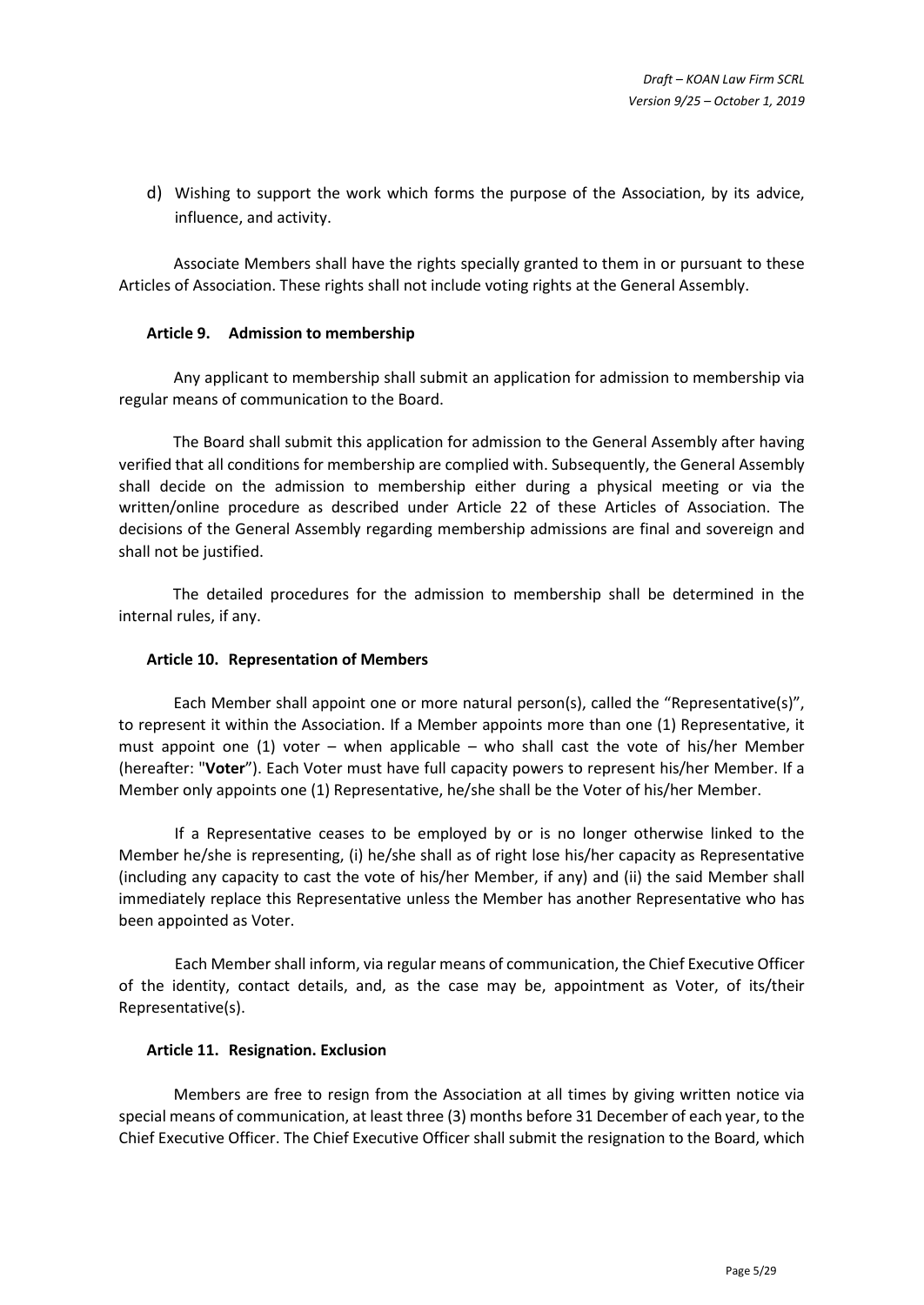shall in turn take note of it. The resignation shall be effective on the 31 December of the year during which the written notice has been sent to the Chief Executive Officer.

A Member which (i) ceases to satisfy the definition of the membership category it belongs to as set out in [Article 7](#page-3-0) and [Article 8](#page-3-1) of these Articles of Association, or (ii) is not duly or timely or fully complying with these Articles of Association, the internal rules, if any, and/or any decision validly taken by the bodies of the Association, or (iii) does not pay all its membership fees within the stated period, or (iv) infringes the interests of the Association, or (v) is in a situation of judicial administration, or bankruptcy, judicial reorganisation, dissolution or liquidation, or is subject to insolvency proceedings of a similar nature under the laws of any jurisdiction, (vi) has substantially modified its activities, or (vii) for any other reasonable cause, may be excluded from membership, upon proposal by the Board and decision of the General Assembly.

Before excluding a Member, the Board shall provide the concerned Member with the relevant details in writing via special means of communication at least thirty (30) calendar days in advance of the proposed exclusion date. The concerned Member has then time to definitely remedy the consequences of the breach or breaches having led to the proposal of exclusion of the concerned Member. The General Assembly may decide to exclude a Member, provided that the concerned Member is convened to the meeting and has received the possibility to defend its position during the meeting of the General Assembly and prior to the voting on the exclusion. The General Assembly can validly decide on the exclusion of a Member only if (i) the Standard Voting System is used and (ii) the decisions to exclude a Member obtain at least a two-thirds (2/3) majority of the votes cast by the Full Members present or represented. The decisions of the General Assembly regarding the exclusion of a Member are final and sovereign and shall be justified. All membership rights of the Member concerned by the abovementioned exclusion procedure shall be suspended during the entire procedure until the decision of the General Assembly.

A Member which, in whatever way and for whatever reason, ceases to be a Member shall (i) remain liable for its obligations towards the Association, including for the payment of the membership fees, up to the end of the financial year in which the termination of its membership became effective, (ii) have no claims for compensation on the Association or for its assets, (iii) forthwith cease to hold itself out as a Member of the Association in any manner, and (iv) upon decision of the Chief Executive Officer, promptly deliver to the Association all material, equipment, software, and documents, in written, electronic or magnetic form, in its possession that have been provided by the Association.

A Member which has resigned or has been excluded from the Association and wishes to rejoin the Association as a Member may be considered as an applicant to membership.

#### **Article 12. Membership fees**

Each Full Member shall pay membership fees per year depending of the stakeholders group to which it belongs, as proposed by the Board and decided by the General Assembly. Each year, the amount of membership fees and the calculation method of the membership fees for each Full Member shall be proposed by the Board and decided by the General Assembly.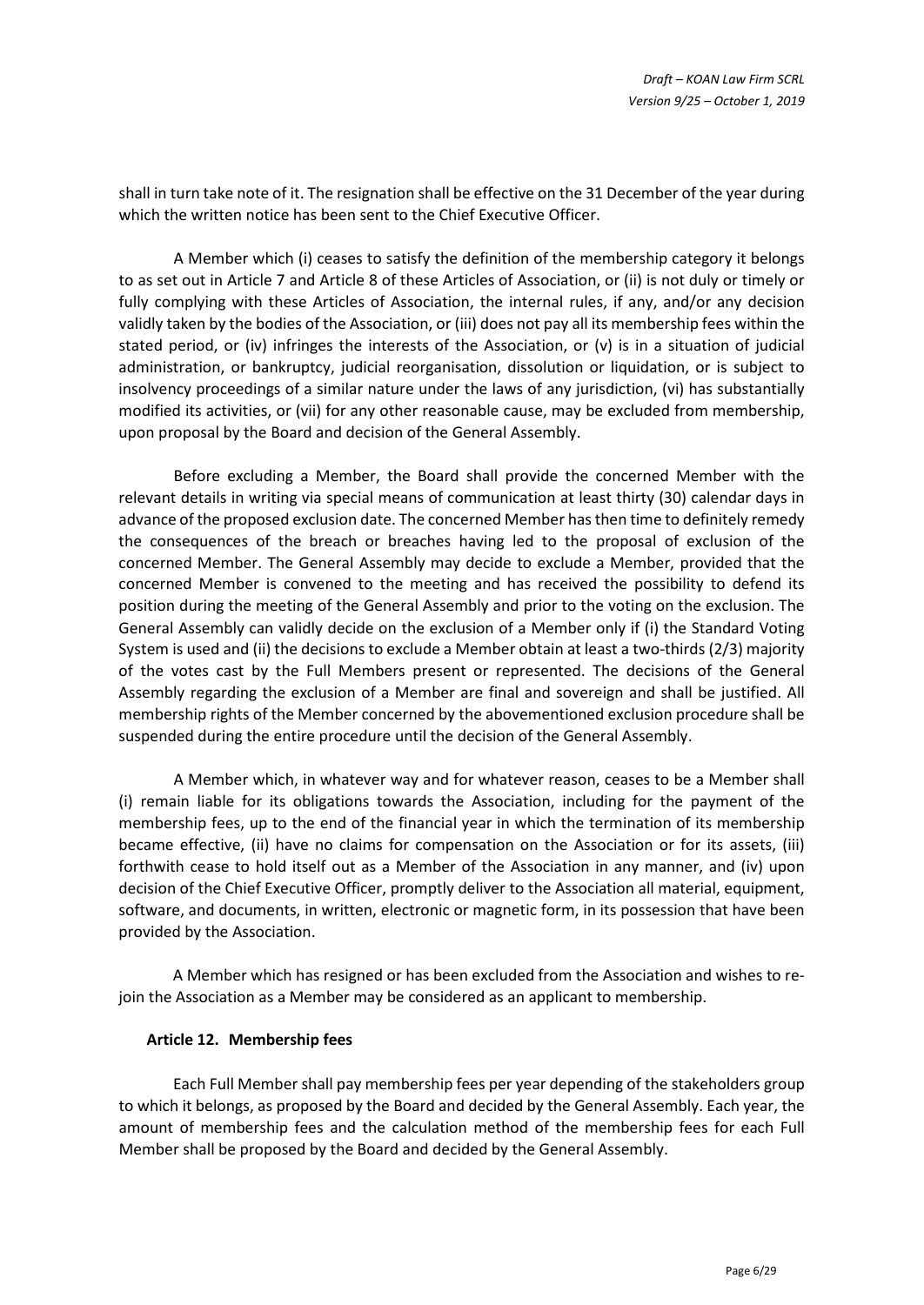Each Associate Member shall pay membership fees per year, as proposed by the Board and decided by the General Assembly. Each year, the amount of membership fees and the calculation method of the membership fees for each Associate Member shall be proposed by the Board and decided by the General Assembly.

Without prejudice to [Article 11](#page-4-0) of these Articles of Association, if a Member fails to pay its membership fees within thirty (30) calendar days after a reminder has been sent to it by the Chief Executive Officer:

- (a) Its voting rights shall be automatically and immediately suspended;
- (b) Its Representative(s) shall not be entitled to attend any meeting of the General Assembly

until the payment of the membership fees due.

Members joining the Association part way through a financial year shall pay the amount of membership fees as calculated for their membership category on a pro rata basis.

In addition to membership fees, Members can be subject to the payment of additional contributions. The amount of the additional contributions shall be proposed by the Board to the General Assembly for approval.

The Board shall also decide each year on the invoicing procedure and the time for payment of the membership fees.

## **Article 13. Compliance with the Articles of Association and the internal rules**

Any Member shall expressly adhere to these Articles of Association and the internal rules, if any, as amended from time to time, and commit to (i) actively cooperate towards the achievement of the purposes of the Association and (ii) pay the annual membership fees, including those for the year in which the application for admission to membership is submitted.

## **TITLE IV. SUPPORTING COLLABORATORS**

## **Article 14. Supporting Collaborators**

The Board shall have the right to grant the status of Supporting Collaborator to any legal entity willing to assist in the promotion and the development of the Association. The Board may revoke the status of Supporting Collaborator granted to one or several legal entity(ies) at any time. The decisions of the Board regarding the granting or the revocation of the status of Supporting Collaborator are final and sovereign and shall be justified.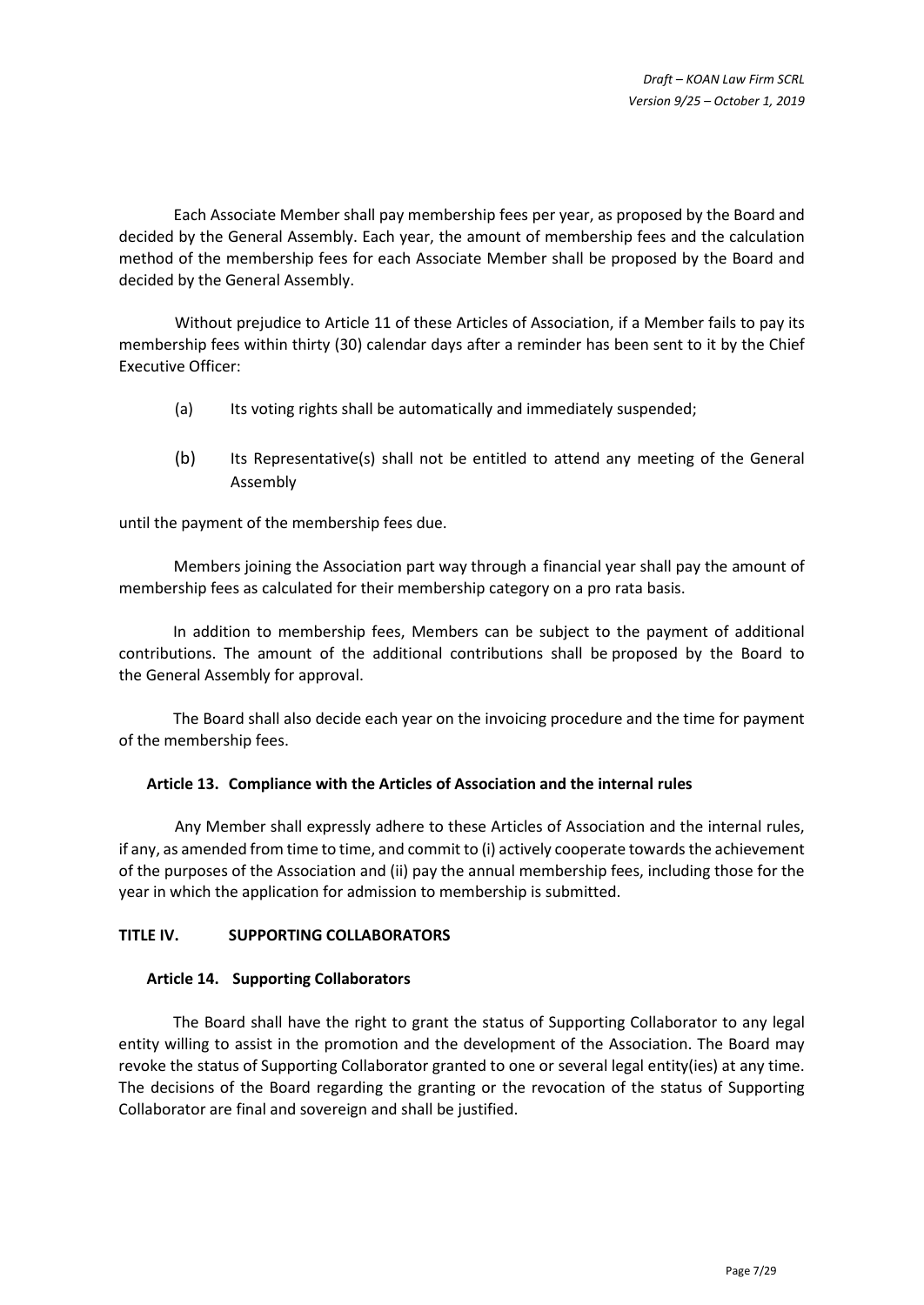The Supporting Collaborators shall have, in this capacity, no rights whatsoever (included voting rights) pursuant to these Articles of Association. Supporting Collaborators may be invited by the Board to attend without voting rights one or more meeting(s) or part(s) of meeting(s) of the Board.

Each Supporting Collaborator shall pay a Supporting Collaborator contribution per year, as decided by the Board. Each year, the amount of the Supporting Collaborator contribution and the calculation method of the Supporting Collaborator contribution for each Supporting Collaborator shall be decided by the Board.

Each Supporting Collaborator shall appoint one or two natural person(s), called the "Supporting Collaborator Representative(s)", to represent it within the Association.

If a Supporting Collaborator Representative ceases to be employed by or is no longer otherwise linked to the Supporting Collaborator he/she is representing, (i) he/she shall as of right lose his/her capacity as Supporting Collaborator Representative and (ii) the said Supporting Collaborator shall immediately replace this Supporting Collaborator Representative unless the Supporting Collaborator has another Supporting Collaborator Representative.

Each Supporting Collaborator shall inform, via regular means of communication, the Chief Executive Officer of the identity, contact details, of its/their Supporting Collaborator Representative(s).

## **TITLE V. ORGANISATIONAL STRUCTURE**

## **Article 15. Bodies**

The statutory bodies of the Association are:

- (a) The General Assembly;
- (b) The Board;
- (c) The Chair; and
- (d) The Vice-Chair.

In addition to the above described mandatory bodies, the Association may have the following bodies and officers:

- (a) The Strategy Forum; and
- (b) The Chief Executive Officer.

#### **TITLE VI. GENERAL ASSEMBLY**

**Article 16. Composition. Voting rights**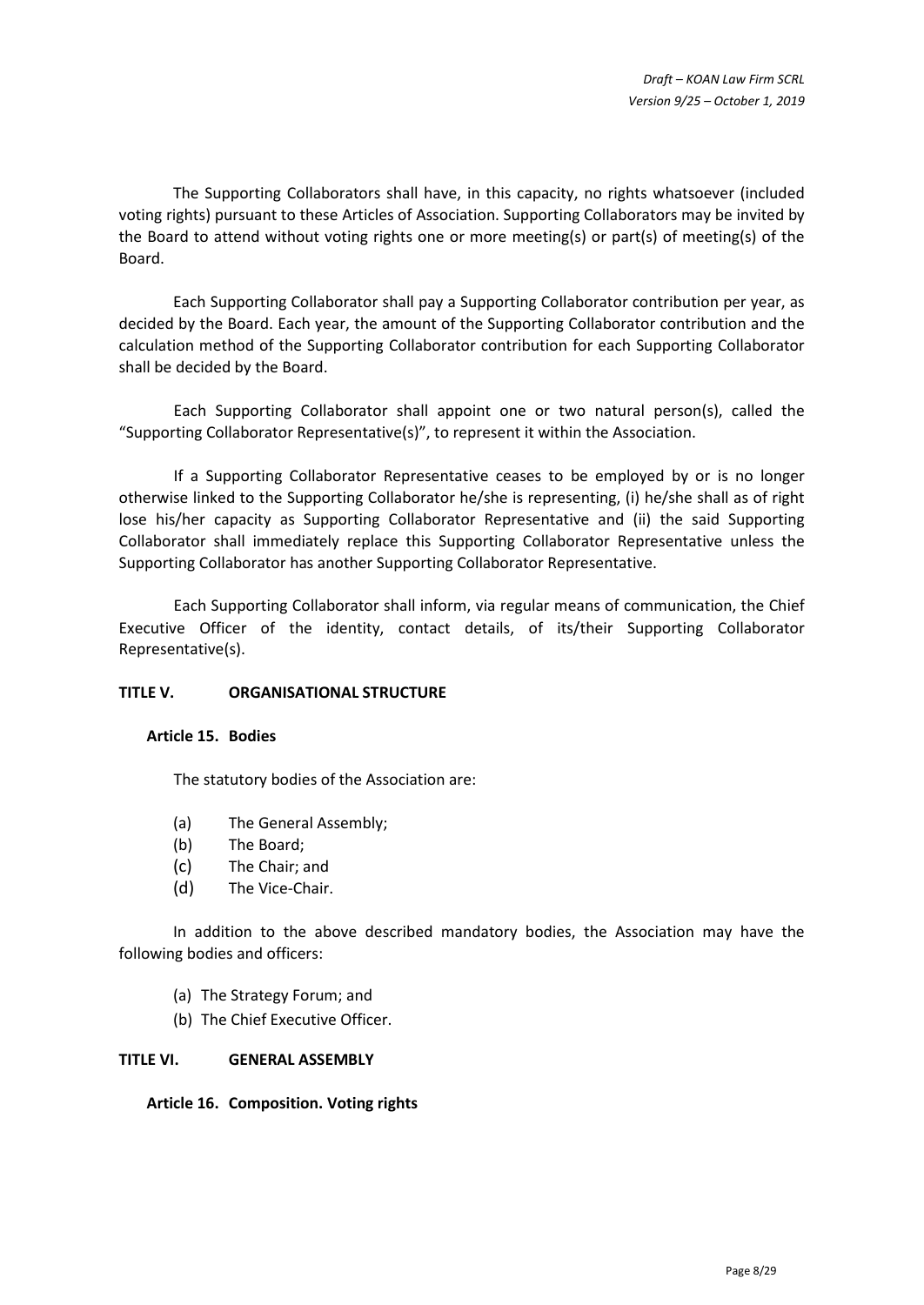The General Assembly shall be composed of all Members. Each Member shall be represented at the General Assembly by its Representative(s) pursuant to [Article 10](#page-4-1) of these Articles of Association.

Each Full Member shall have one (1) vote.

Associate Members shall have the right to attend the meetings of the General Assembly without voting rights and with the right to be heard.

Each member of the Board shall have the right to attend the meetings of the General Assembly without voting rights and with the right to be heard. Each member of the Board who has been appointed as Voter shall be authorised to vote in this specific capacity for the Full Member he/she represents.

The General Assembly shall be chaired by the Chair. If the Chair is unable or unwilling to chair the General Assembly, the General Assembly shall be chaired by the Vice-Chair. If the Chair and the Vice-Chair are both unable or unwilling to chair the General Assembly, the General Assembly shall be chaired by a Representative designated for this purpose by the General Assembly.

The General Assembly may decide to invite one or more third parties to attend without voting rights one or more meeting(s) or part(s) of meeting(s) of the General Assembly. Upon authorisation of the chairman of the General Assembly these third parties will receive the right to speak.

## **Article 17. Powers**

The General Assembly shall have the powers specifically granted to it by law or these Articles of Association. In particular, the General Assembly shall have the following powers:

- (a) The admission of new Members;
- (b) Upon proposal of the Board, the exclusion of Members;

(c) The election and dismissal of the members of the Board and the determination of the conditions upon which the mandate of each member of the Board will be granted and exercised as well as the conditions under which said mandate can be terminated;

(d) Upon proposal of the Board, the approval of the Association's strategies and policies;

(e) If applicable, the appointment and dismissal of a statutory auditor and the determination of his/her/its remuneration;

(f) If applicable, the appointment and dismissal of an external accountant and the determination of his/her/its remuneration;

(g) The discharge to be given to the members of the Board and, if any, to the statutory auditor, or to the external accountant;

(h) The approval of the amount of the membership fees and the calculation method of the membership fees, upon proposal of the Board;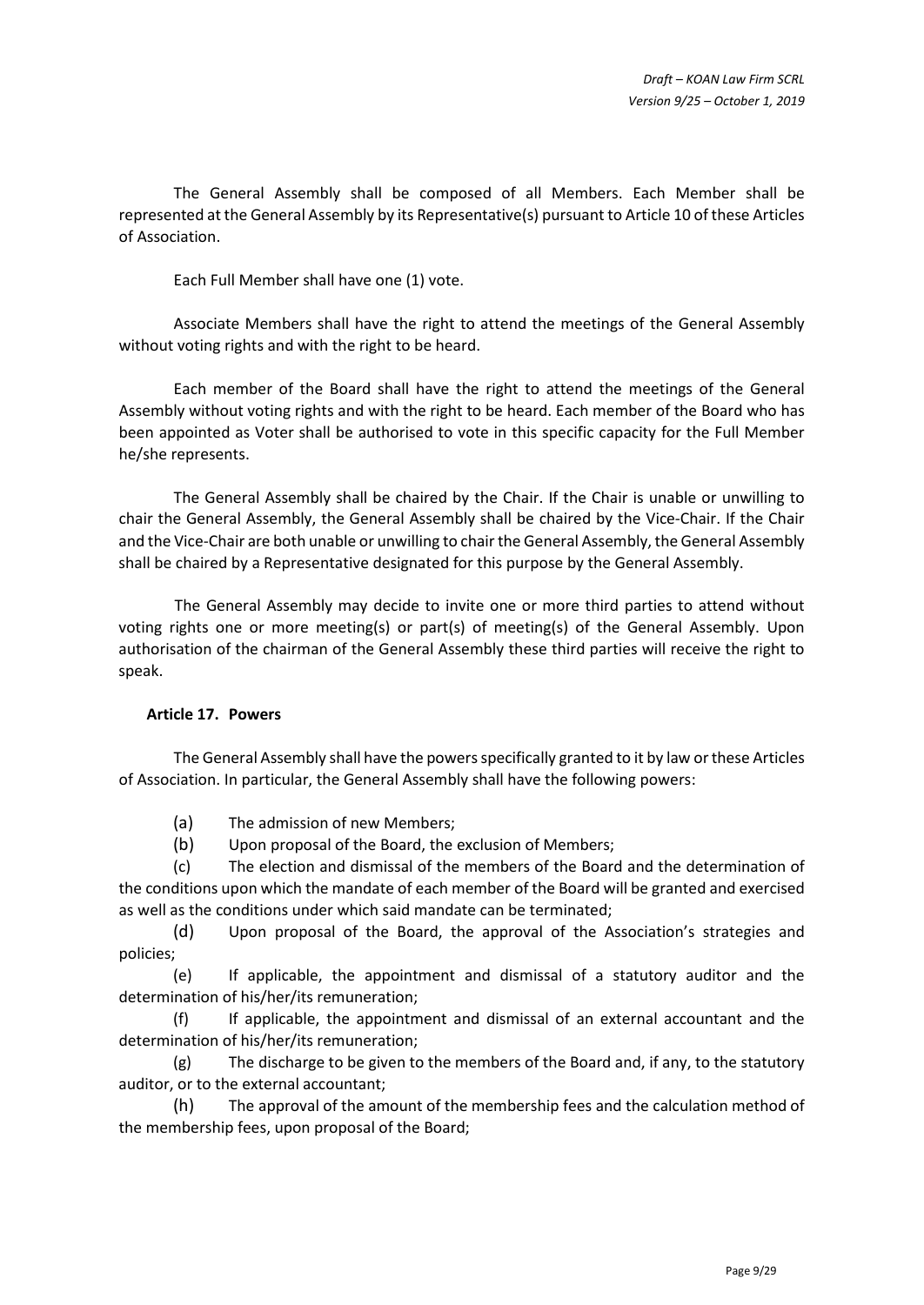(i) The approval of the amount of the additional contributions, upon proposal of the Board;

(j) The approval of the annual accounts and the budget of the Association;

(k) The amendment of these Articles of Association; and

(l) The dissolution of the Association, the allocation of the Association's net assets in case of dissolution, and the appointment of one or more liquidator(s).

# **Article 18. Meetings**

The General Assembly shall meet at least once a year upon convening by the Chair or the Board, and at such time and place as determined in the convening notice. A meeting of the General Assembly entrusted with the approval of the annual accounts and the budget shall be held within six (6) months following the end of the financial year (hereafter: "**Ordinary General Assembly**"). Each year, the Board shall determine the exact date of the Ordinary General Assembly.

A meeting of the General Assembly shall be convened to any time by the Chair or the Board whenever required by the interests of the Association. A meeting of the General Assembly shall also be convened by the Chair at the written request of at least half of the Full Members. In this last case, the Chair shall convene the General Assembly within twenty-one (21) calendar days after the request of convening of the Full Members. The General Assembly shall take place at the latest on the fortieth  $(40<sup>th</sup>)$  calendar day following this request.

If the Chair is unable or unwilling to convene the General Assembly, the General Assembly shall be convened by the Vice-Chair. If the Chair and the Vice-Chair are both unable or unwilling to convene the General Assembly, the General Assembly shall be convened by the Board.

## **Article 19. Proxies**

Each Member shall have the right, via regular means of communication, always with copy to the Chief Executive Officer via similar means, to give a proxy to another Member of its membership category to be represented at a General Assembly meeting. No Member may hold more than two (2) proxies.

Each Member shall have the right via regular means of communication, always with copy to the Chief Executive Officer via similar means, to give a proxy to another Member of its membership category or a third party in case of a General Assembly having to adopt in the presence of a notary amendments to these Articles of Association which must be recorded in a notarial deed, provided that these amendments have been previously approved by the General Assembly according to the presence quorum and voting majority stipulated i[n Article 44](#page-25-0) of these Articles of Association. In that case, each Member or third party may hold an unlimited number of proxies.

## <span id="page-9-0"></span>**Article 20. Convening notices. Agenda**

Convening notices for the General Assembly shall be notified to the Members and the members of the Board by the Chief Executive Officer via regular means of communication at least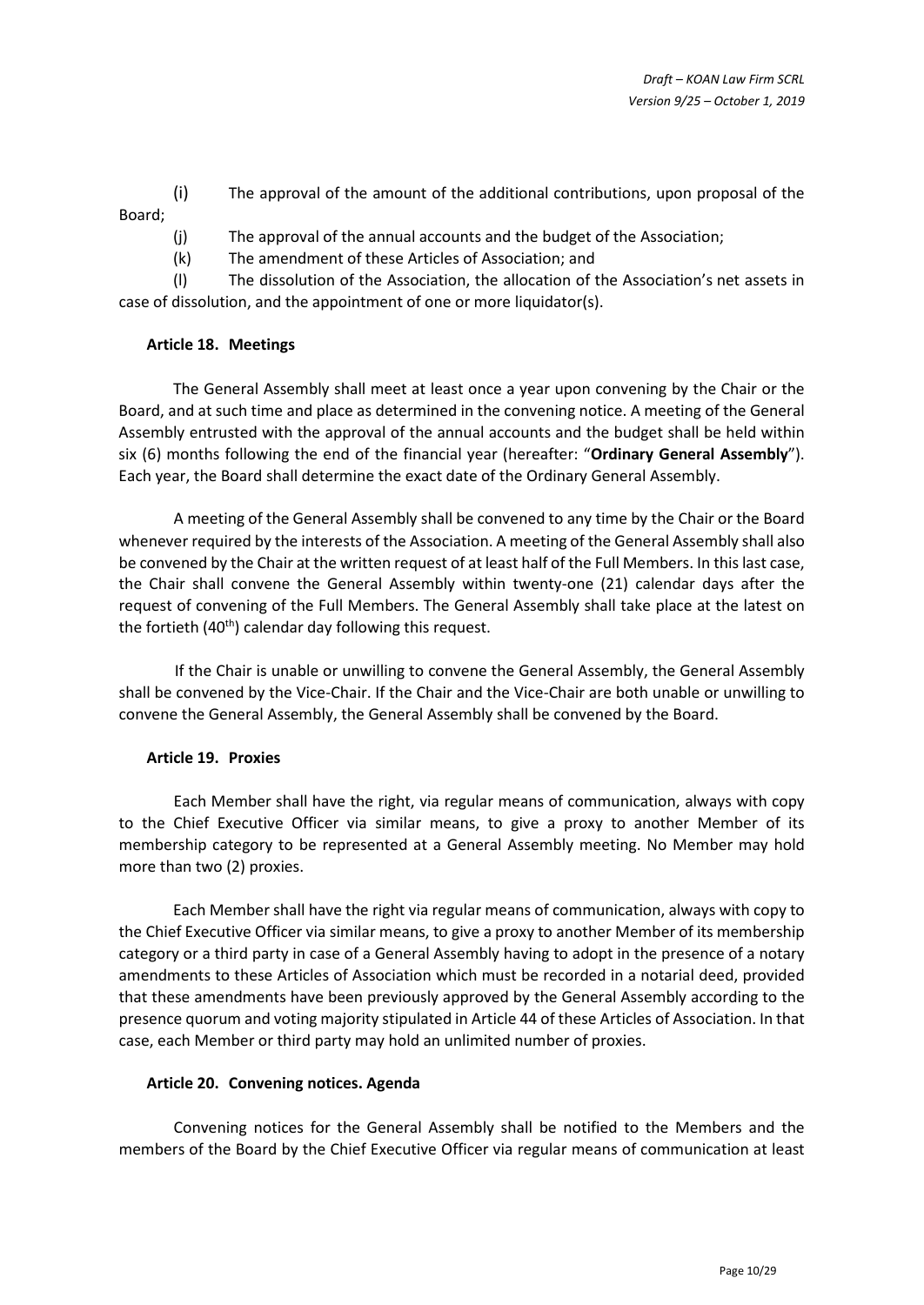twenty-one (21) calendar days before the meeting. The convening notice shall mention the date, time and place of the meeting of the General Assembly. The agenda and the material documents necessary for the discussion shall be attached to the convening notices. The agenda of the meetings of the General Assembly shall be prepared by the Chief Executive Officer and adopted by the Chair or the Board.

Any proposal of additional item(s) on the agenda of the General Assembly signed by at least one quarter (1/4) of the Full Members and notified to the Chair at least fourteen (14) calendar days before the meeting must be included in the agenda. In such a case, the Chair shall inform the Members and the members of the Board of the additional item(s) on the agenda of the General Assembly via regular means of communication at least seven (7) calendar days before the meeting of the General Assembly.

No vote shall be cast regarding an item that is not listed on the agenda, except if at least two thirds (2/3) of the Full Members are present or represented at a meeting of the General Assembly and vote to proceed with such vote.

Each Member and each member of the Board shall have the right, before, during or after a meeting of the General Assembly, to waive the convening formalities and periods required by the present Article. Unless he/she/it disagrees, any Member present or represented and any member of the Board present at a meeting of the General Assembly shall be considered to have been regularly convened to this meeting.

## <span id="page-10-0"></span>**Article 21. Voting systems. Presence quorum. Voting majority. Votes**

Unless otherwise stipulated in these Articles of Association, the General Assembly shall be validly constituted when (i) at least two (2) of the Full Members belonging to the stakeholders group of the non-profit legal entities and (ii) at least half of all the Full Members irrespectively to which stakeholders group they belong to are present or represented.

If at least (i) two (2) Full Members belonging to the stakeholders group of the non-profit legal entities and (ii) at least half of all the Full Members irrespectively to which stakeholders group they belong to are not present or represented at the first meeting, a second meeting of the General Assembly may be convened pursuant to [Article 20](#page-9-0) of these Articles of Association, at least twentyone (21) calendar days after the first meeting of the General Assembly. The second meeting of the General Assembly shall validly deliberate provided that at least two (2) Full Members belonging to the stakeholders group of the non-profit legal entities are present or represented, in accordance with the voting majority stipulated in the third paragraph of the present Article.

Prior to any meeting of the General Assembly, the Board shall decide which of the following voting systems shall be used for each item on the agenda:

(a) The standard voting system (hereafter: "**Standard Voting System**"): Unless otherwise stipulated in these Articles of Association, decisions of the General Assembly shall be validly adopted if they obtain (i) a number of the votes cast by the Full Members belonging to the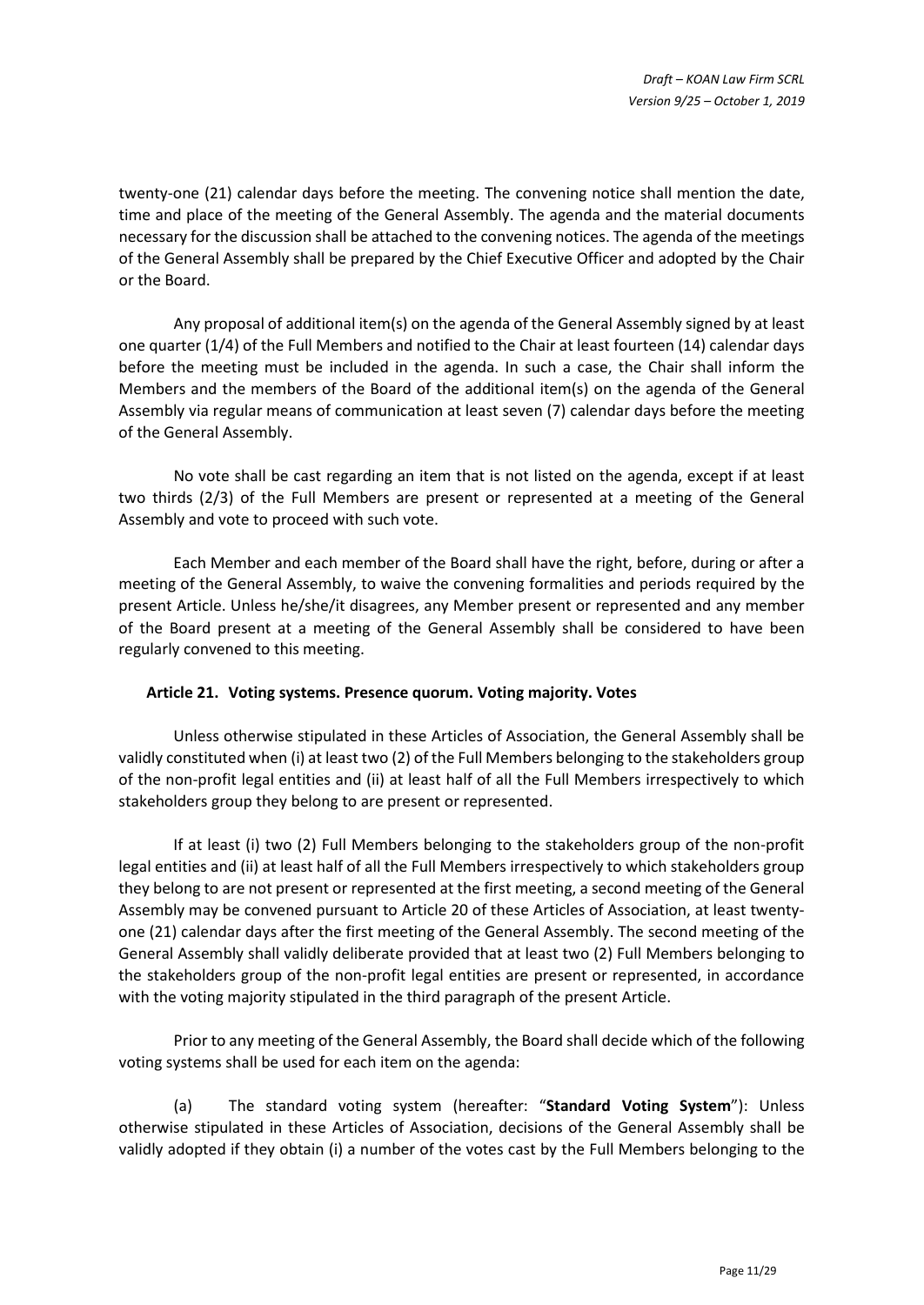stakeholders group of the non-profit legal entities present or represented greater than fifty percent (50%), and (ii) a number of the votes cast by all the Full Members present or represented irrespectively to which stakeholders group they belong greater than fifty percent (50%); or

(b) The single transferable vote (hereafter: "**STV**") voting system: The Board shall appoint one or more independent scrutineer(s) who is/are (an) experienced and reputable scrutineer(s) in the field of providing, organising, and supervising STV voting system who/which shall be in charge to organise the vote in accordance with the STV voting system which shall be designed to achieve proportional representation through ranked voting. More specifically, the STV voting system shall be a voting system of proportional representation in which a Full Member's vote can be transferred to a second or further competing proposal (according to the Full Member's stated order of preference) if the proposal of first choice is eliminated during a succession of counts or has more votes than are needed for election. The detailed rules governing the STV voting system shall be determined in the internal rules. In any case, the STV voting system shall always take place electronically.

Blank votes, invalid votes and abstentions shall not be counted. In the event of a tie, the Full Member whose Representative is the Chair shall have the decisive vote and in its absence (whether represented or not), the Full Member whose Representative is the Vice-Chair. If the Full Member whose Representative is the Chair and the Full Member whose Representative is the Vice-Chair are both absent (whether represented or not), the Full Member whose Representative has been designated by the General Assembly to chair the General Assembly shall have the decisive vote.

Except in case of STV voting system, the votes are issued by a call out, or by a show of hands, unless a secret ballot is requested by at least one third (1/3) of the Full Members present or represented.

Provided that the possibility to participate in the General Assembly via electronic means of communication is mentioned in the convening notice, a duly convened meeting of the General Assembly shall be validly held even if all or some of the Members are not physically present or represented, but participate in the deliberations via any electronic means of communication that allow the Members to directly hear each other and directly speak to each other, such as a telephone, video or web conference. The Board shall set up the practical procedures to organise this in practice. In such a case, the Members shall be deemed present.

Provided that the possibility to vote electronically is mentioned in the convening notice, the Full Members may vote via electronic means during a meeting of the General Assembly. The Board shall take the necessary steps allowing the Full Members to vote electronically. It shall set up the practical procedures for the electronic voting, and shall ensure that the system of electronical voting used allows for (i) the identification of the Full Members having expressed their vote and (ii) the control of compliance with the prescribed time limit.

## <span id="page-11-0"></span>**Article 22. Written/online procedure**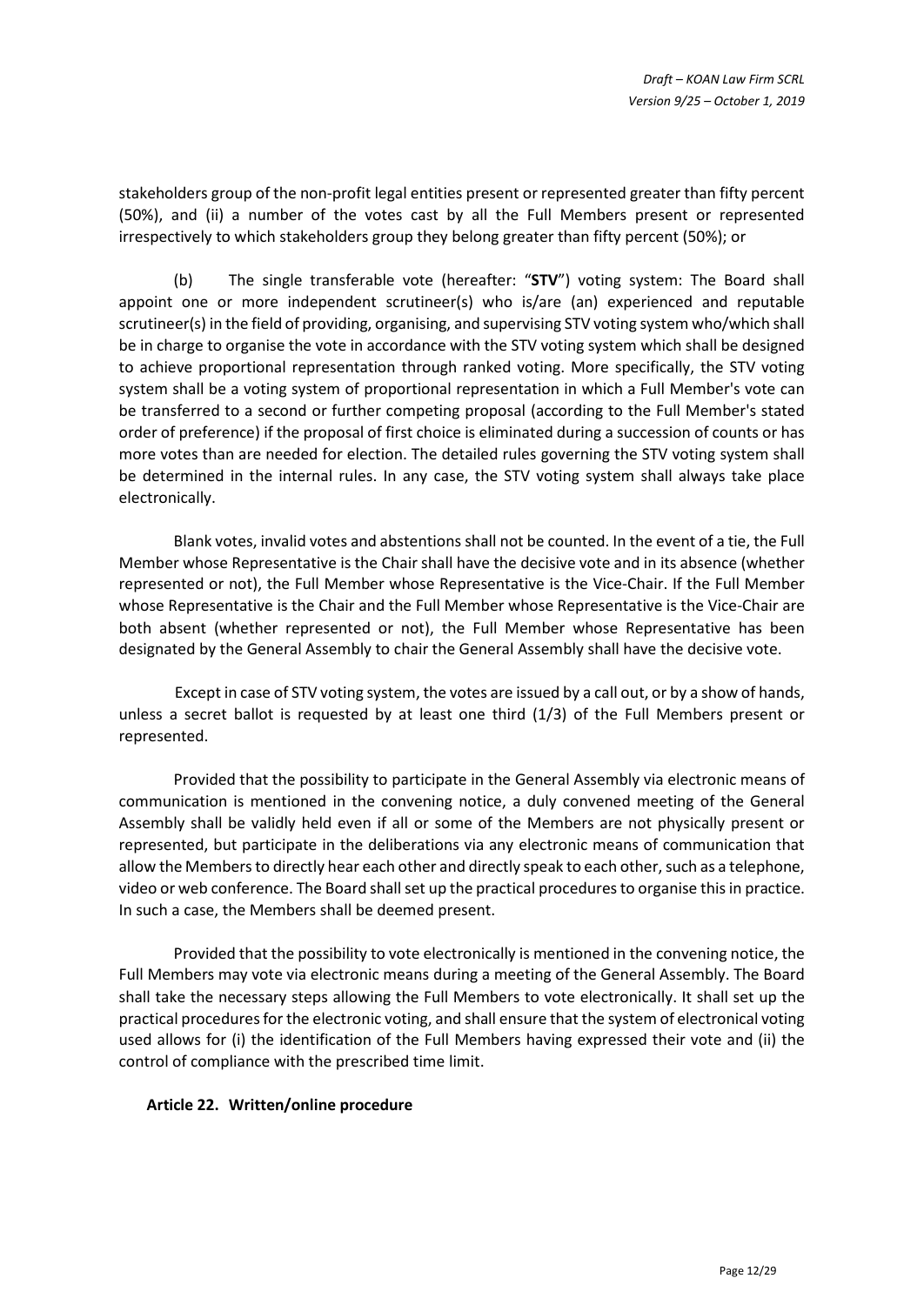Except for (i) the amendment of these Articles of Association, and (ii) the dissolution and liquidation of the Association, the General Assembly may take decisions via written/online procedure.

For this purpose, the Chair, upon request of the Board, and with the assistance of the Chief Executive Officer shall send a notice including (i) the agenda, (ii) the proposals for the decisions to be taken, and (iii) which voting systems described under [Article 21,](#page-10-0) paragraphs 2 (a) and (b) of these Articles of Association shall apply to each item on the agenda via regular means of communication to all Members and members of the Board, with request to the Full Members to vote on the proposals and to send their votes back via regular means of communication to the Association or, if provided for by the Board, by submitting their votes via an online platform, and within the term indicated in the notice which shall be at least twenty one (21) calendar days.

Notwithstanding the voting system used, a number of Full Members greater than fifty percent (50%) shall cast their votes, within this period, for the voting procedure to be valid. In the event of a tie, the decisions are deemed not to be taken.

For the purpose of the present Article, Full Members are not allowed to grant proxies to other Full Members.

Decisions taken by written/online resolutions are deemed to come into force on the date mentioned on the notice sent to the Members and members of the Board.

## **Article 23. Register of minutes**

Minutes shall be drawn up at each General Assembly meeting. They shall be approved and signed by the Chair and kept in a register of minutes. Copies of resolutions shall be sent via regular means of communication by the Chief Executive Officer to the Members.

The detailed procedures regarding the draw up and the approval of the minutes shall be determined in the internal rules, if any.

#### **TITLE VII. BOARD**

#### <span id="page-12-2"></span>**Article 24. Composition**

**24.1.** The Association shall be administered by a Board composed of minimum four (4) and maximum ten (10) members of the Board.

<span id="page-12-1"></span>**24.2.** Each member of the Board shall be a Representative of a Full Member.

<span id="page-12-0"></span>**24.3.** The Board shall be composed as follows: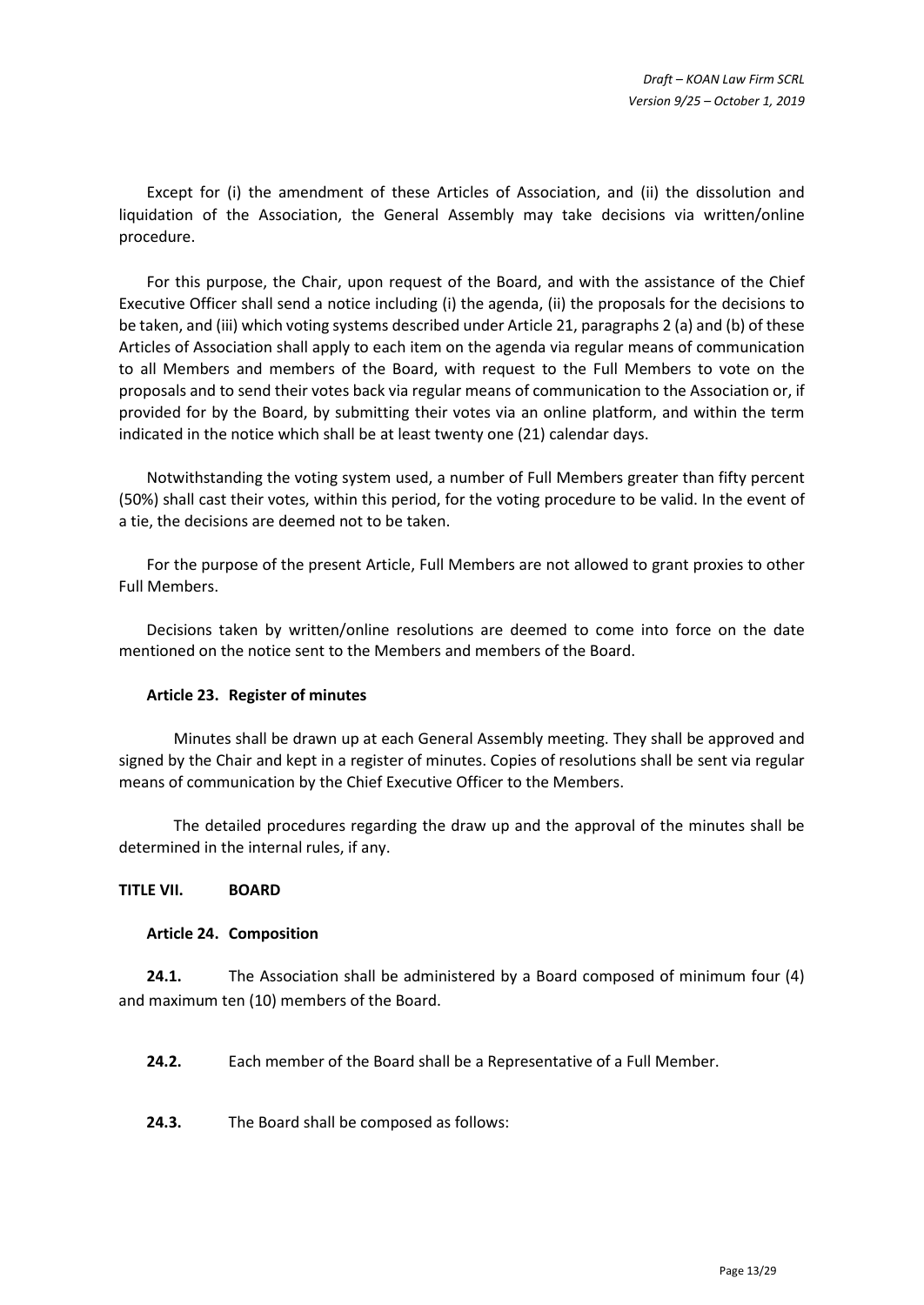<span id="page-13-0"></span>(a) Each Founding Member may as of right have one (1) Representative being a member of the Board; and

(b) Upon decision of the General Assembly, between one (1) and six (6) additional members of the Board.

**24.4.** Except for the members of the Board referred to in paragrap[h 24.3](#page-12-0) [\(a\)](#page-13-0) of the present Article, the General Assembly shall elect the members of the Board. The term of office of the members of the Board shall be two (2) years, renewable twice. Their mandate shall be nonremunerated. The Association shall cover all reasonable travel and accommodation expenses incurred by the members of the Board to attend the meetings of the Board.

**24.5.** The Chair shall inform via regular means of communication, the Founding Members as soon as a they may each appoint one (1) Representative as member of the Board. Each Founding Member shall inform the Chair regarding the Representative it has appointed as member of the Board within the term indicated by the Chair. The Chair, taking into account the criteria set out in paragraphs [24.2](#page-12-1) and [24.3](#page-12-0) of the present Article, shall draw up a list of each of the Representatives the Founding Members have appointed as members of the Board. The list shall be attached to the convening notice of the meeting of the General Assembly at which one or more member(s) of the Board may be appointed for acknowledgement purposes. The detailed procedures for the appointment of members of the Board shall be determined in the Internal Rules, if any.

**24.6.** Each Full Member may propose at least one (1) candidate member of the Board to the Board at least forty-two (42) calendar days in advance of a meeting of the General Assembly at which one or more member(s) of the Board will be elected. The Board must inform the Full Members as soon as a new election by the General Assembly is necessary. The Board, taking into account the criteria set out in paragraph[s 24.2](#page-12-1) an[d 24.3](#page-12-0) of the present Article, shall draw up a list of all proposed members of the Board. The list shall be attached to the agenda of the meeting of the General Assembly at which one or more member(s) of the Board will be elected. If there is no list or an incomplete list of candidate members of the Board, the General Assembly may freely elect without any formality one or more member(s) of the Board out of the Representatives of the Full Members. The detailed procedures for the election of members of the Board shall be determined in the internal rules, if any.

**24.7.** The mandate of a member of the Board terminates by expiry of his/her membership of the Board. The mandate of a member of the Board terminates as of right and with immediate effect, (i) by death or incapacity, or (ii) if a member of the Board ceases to be employed by or is no longer otherwise linked to the Full Member he/she is representing, or (iii) if the Full Member the member of the Board represents, for whatever reason, ceases to be a Full Member, or (iv) if the Full Member the member of the Board represents, is in a situation of judicial administration, or bankruptcy, judicial reorganisation, dissolution or liquidation, or is subject to insolvency proceedings of a similar nature under the laws of any jurisdiction, or (v) if the Full Member the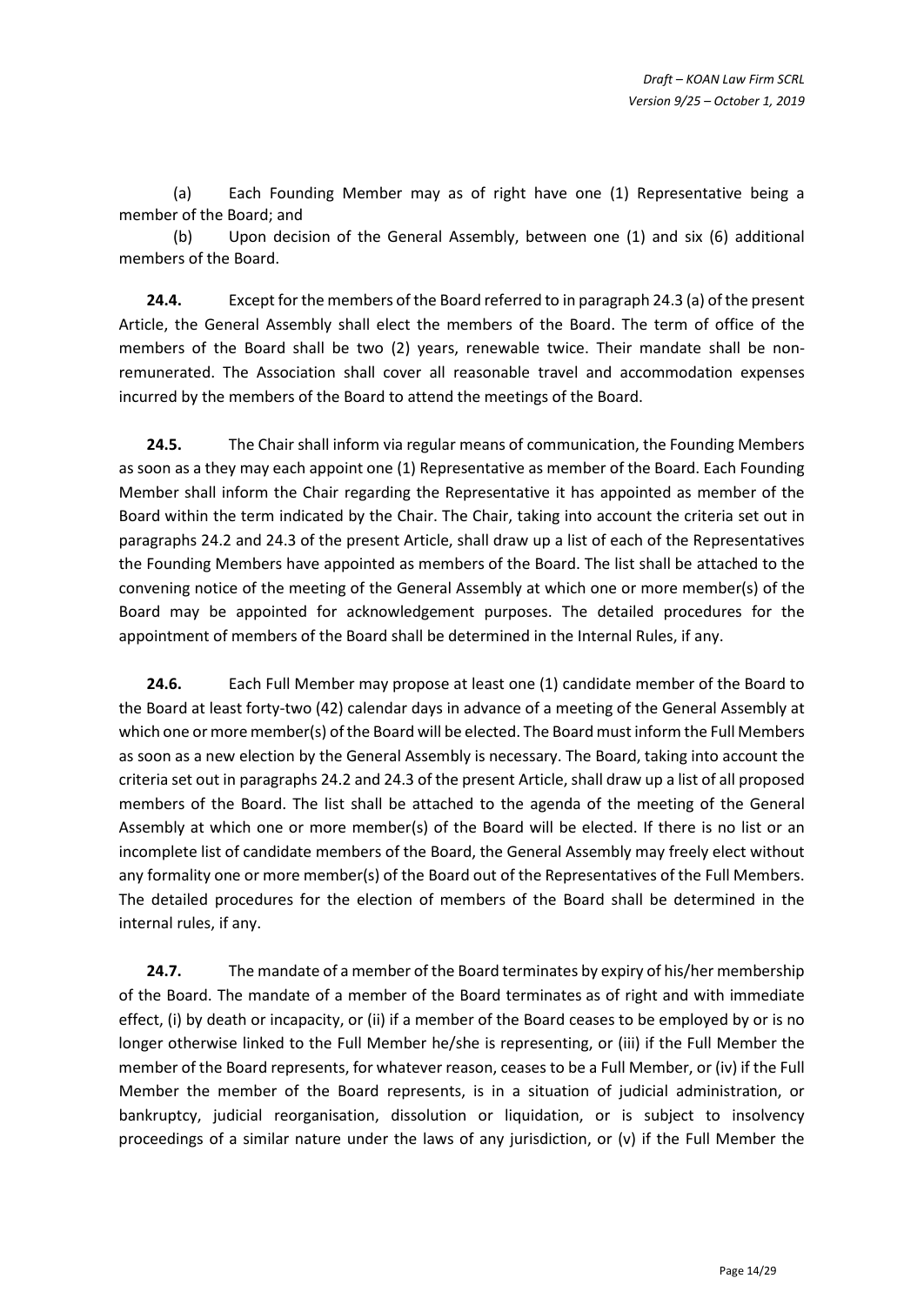member of the Board represents, has substantially modified its activities, or (vi) if a member of the Board does no longer meet the criteria set out in paragraph[s 24.2](#page-12-1) and [24.3](#page-12-0) of the present Article.

**24.8.** Except the members of the Board referred to in paragraph [24.3](#page-12-0) [\(a\)](#page-13-0) of the present Articles, the mandate of a member of the Board also terminates upon dismissal by the General Assembly. The General Assembly may dismiss a member of the Board at any time and does not need to justify its decision, without any compensation or cost becoming due by the Association, and provided that the member of the Board concerned is convened to the meeting and has received the possibility to defend his/her position during the meeting of the General Assembly and prior to the voting on the dismissal.

**24.9.** The members of the Board are also free to resign from their office at any time by submitting, via special means of communication, their resignation to the Chair. In case of termination of the mandate of a member of the Board for whatever reason, except the cases of automatic termination of the mandate of a member of the Board, or dismissal, the member of the Board shall continue performing the duties of his/her office until he/she has been replaced within sixty (60) calendar days.

**24.10.** If the mandate of a member of the Board ceases before its term, for whatever reason, the Boardmay freely appoint (by co-optation) a new member of the Board for the remainder of the term, provided that the member of the Board appointed (by co-optation) fulfils the criteria for the composition of the Board of the replaced member of the Board.

**24.11.** In case of termination of the mandate of a member of the Board for whatever reason, the member of the Board shall have no claims for compensation on the Association or for its assets, without prejudice to the mandatory labor law provisions and the services agreement provisions, if applicable.

**24.12.** The Board shall be chaired by the Chair. If the Chair is unable or unwilling to chair the Board, the Board shall be chaired by the Vice-Chair. If the Chair and the Vice-Chair are both unable or unwilling to chair the Board, the Board shall be chaired, by the oldest member of the Board (in age) being a Representative of a Founding Member present.

**24.13.** The Board may invite one or more third party(ies) to attend without voting rights one or more meeting(s) or part(s) of meeting(s) of the Board.

# **Article 25. Powers**

The Board shall have all powers necessary to accomplish the purpose of the Association, except for the powers that are specifically granted to other bodies of the Association by law or these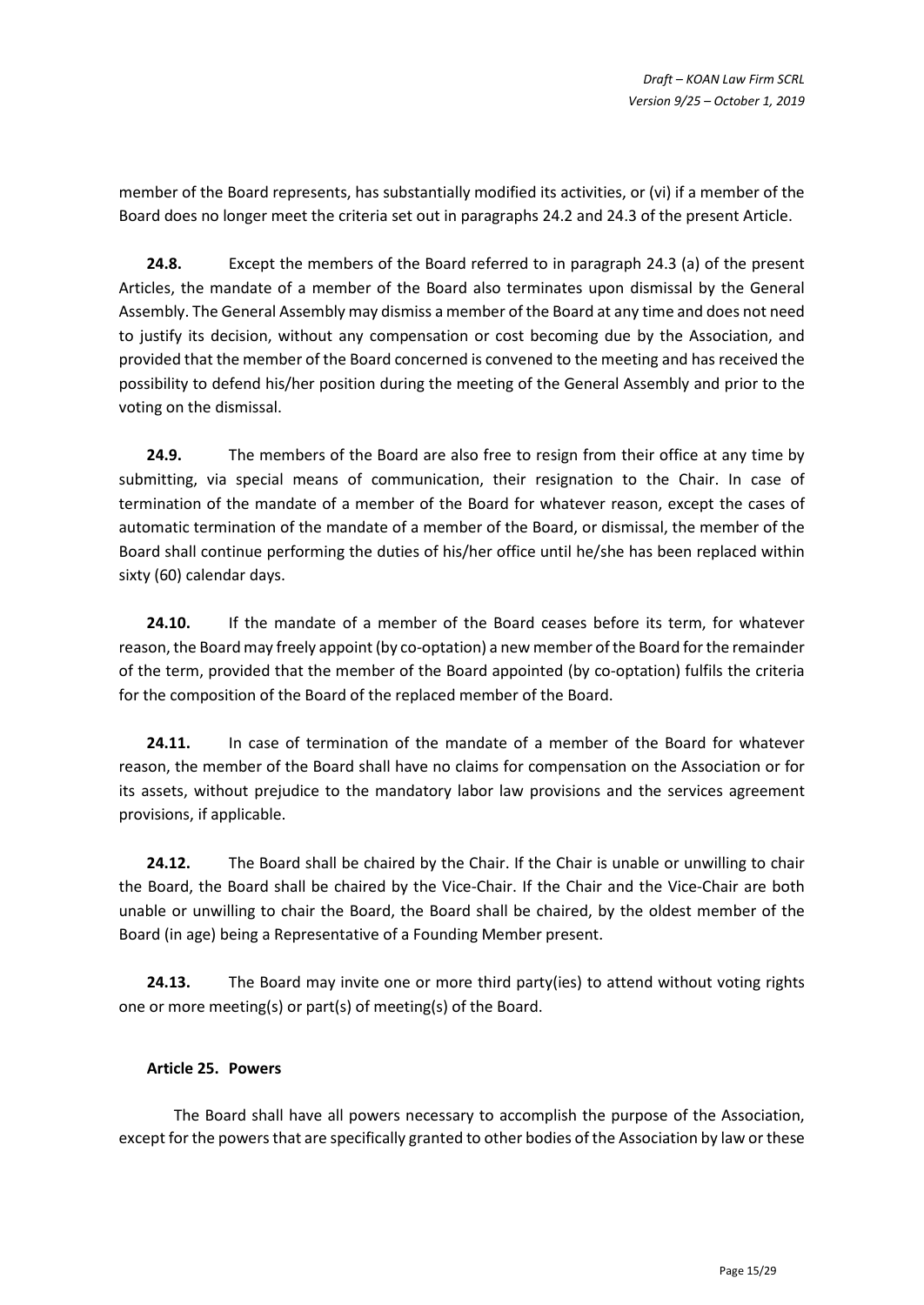Articles of Association. The Board shall act as a collegial body (in French: "*organe collégial*" / in Dutch: "*collegiaal orgaan*").

The Board shall in particular have the following powers:

(c) The transfer of the Association's registered office;

(d) The determination of the Association's strategies and policies to be submitted to the General Assembly for approval;

(e) The general management and administration of the Association;

(f) The monitoring of the budget expenditures and the allocation of the budget;

(g) The execution of the decisions of the General Assembly;

(h) The appointment and dismissal of the Chief Executive Officer, including the discharge to be given;

(i) Except if a Chief Executive Officer has been appointed, the daily management of the Association, within the approved budget;

(j) Except if a Chief Executive Officer has been appointed, the hiring and the dismissal of the employees of the secretariat of the Association;

(k) In cooperation with the Chief Executive Officer, if any, the delegation of tasks to the secretariat of the Association and the overseeing of it;

(l) The proposal of the amount of the membership fees and the calculation method of the membership fees to the General Assembly;

(m) The proposal of the amount of the additional contributions to the General Assembly;

(n) Upon receipt of the draft annual working plan, the draft annual accounts and the draft budget from the Chief Executive Officer, if any, the finalization and approval of these documents that must be submitted to the General Assembly for approval;

(o) The adoption, the amendment and the revocation of the internal rules, if any;

(p) The adoption of propositions to be submitted to the General Assembly; and

(q) The decisionsto establish, dissolve, determine the working and governance rules of, and delegate tasks to the Strategy Forum and the overseeing of this.

If no Chief Executive Officer is appointed in accordance with [Article 36](#page-21-0) of these Articles of Association, all the powers listed i[n Article 37](#page-22-0) of these Articles of Association and specially entrusted to the latter by these Articles of Association will be exercised by the Board.

Each year, before the approval of the annual accounts by the Ordinary General Assembly, the Board shall report to the Ordinary General Assembly on the annual activity of the Association which includes at least information regarding (i) the use of the budget, (ii) the setting of the calculation method and the amount of the annual membership fees, and (iii) the activities of the Association.

At any time, the Board may delegate specific powers to one or more member(s) of the Board or other persons or bodies, with or without sub-delegation powers to the legal extent possible.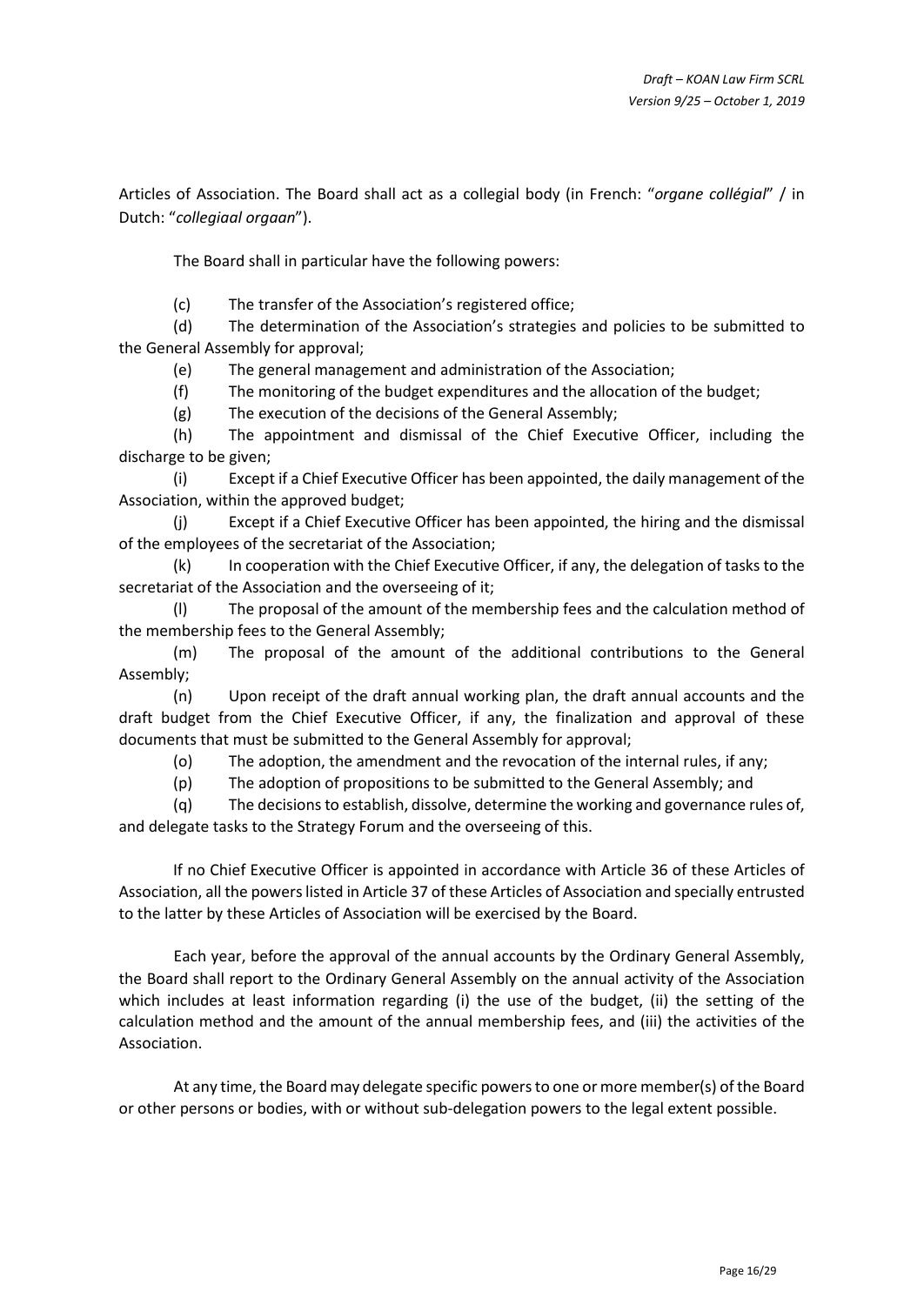## **Article 26. Meetings**

The Board shall meet every time the interests of the Association so require and at least two (2) times a year, upon convening by the Chair, and at such time and place as determined in the convening notice. If the Chair is unable or unwilling to convene the Board, the Board shall be convened by the Vice-Chair. If the Chair and the Vice-Chair are both unable or unwilling to convene the Board, the Board shall be convened by the oldest member of the Board (in age) being a Representative of a Founding Member.

#### **Article 27. Proxies**

Each member of the Board shall have the right, via regular means of communication, to give a proxy to another member of the Board, to be represented at a Board meeting. No member of the Board may hold more than two (2) proxies.

## <span id="page-16-0"></span>**Article 28. Convening notices. Agenda**

Convening notices for the Board shall be notified to the members of the Board by the Chief Executive Officer via regular means of communication at least seven (7) calendar days before the meeting. The convening notices shall mention the date, time and place of the meeting. The agenda and the material documents necessary for the discussion shall be attached to the convening notices. The agenda of the meetings of the Board shall be prepared by the Chief Executive Officer and adopted by the Chair. If the Chair is unable or unwilling to adopt the agenda, the agenda shall be adopted by the Vice-Chair. If the Chair and the Vice-Chair are both unable or unwilling to adopt the agenda, the agenda shall be adopted by the oldest member of the Board (in age) being a Representative of a Founding Member present.

Each member of the Board shall have the right to propose an additional item to be included on the agenda of the Board, which shall be notified via regular means of communication to the Chair at least five (5) calendar days before the meeting. In such a case, the Chair shall inform the members of the Board of the additional item(s) on the agenda of the Board via regular means of communication at least three (3) calendar days before the meeting of the Board.

No vote shall be cast regarding an item that is not listed on the agenda, except if all the members of the Board are present or represented at a meeting of the Board and vote to proceed with such vote.

Each member of the Board shall have the right, before, during or after a meeting of the Board, to waive the convening formalities and periods required by the present Article. Unless he/she disagrees, any member of the Board present or represented at a meeting of the Board shall be considered to have been regularly convened to this meeting.

## <span id="page-16-1"></span>**Article 29. Presences quorum. Voting majority. Votes**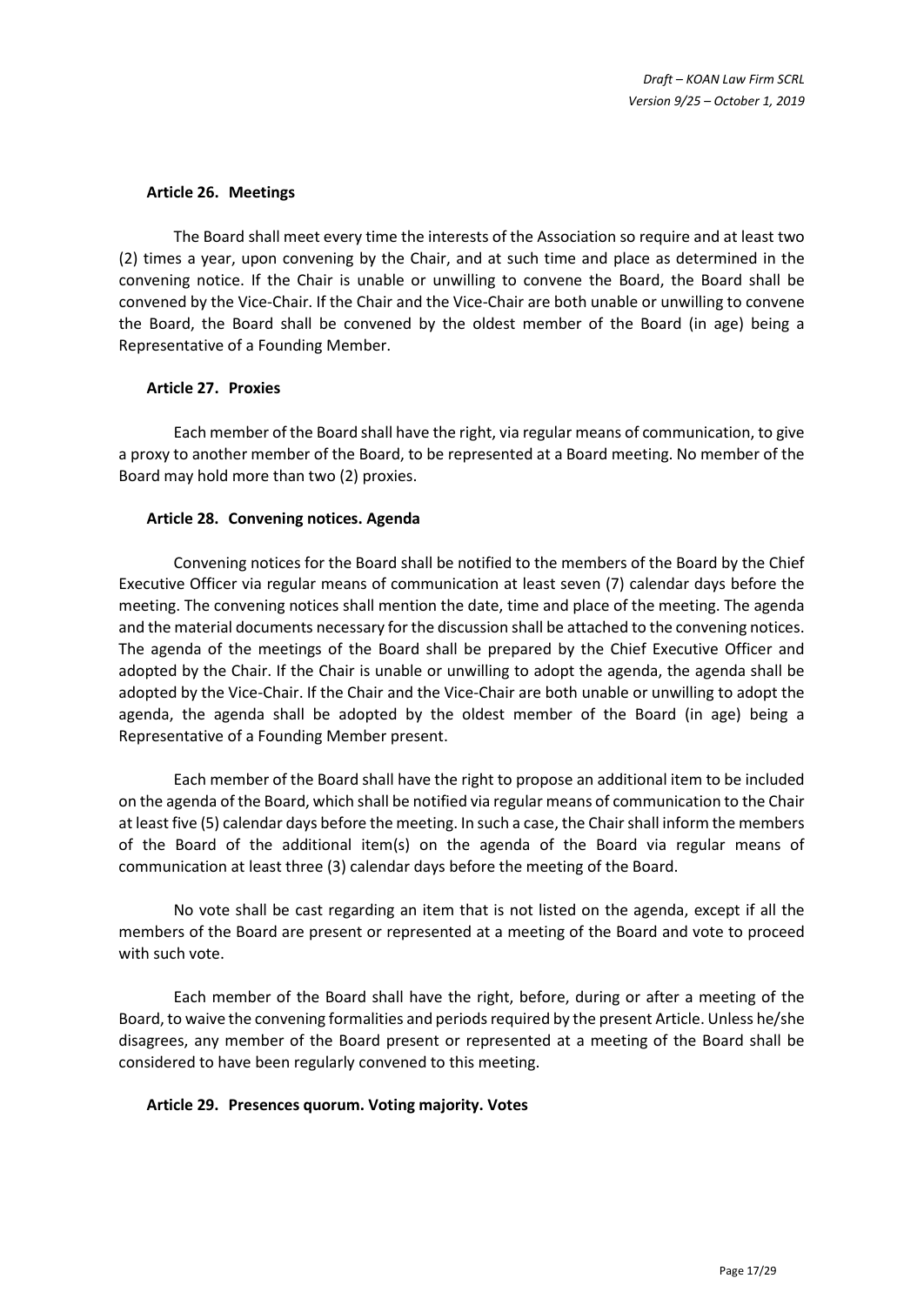Unless otherwise stipulated in these Articles of Association, the Board shall be validly constituted when at least three (3) members of the Board are present.

If at least three (3) members of the Board are not present or represented at the first meeting, a second meeting of the Board may be convened pursuant to [Article 28](#page-16-0) of these Articles of Association, at least seven (7) calendar days after the first meeting of the Board. The second meeting of the Board shall validly deliberate irrespective of the number of members of the Board present or represented, in accordance with the voting majority stipulated in the third paragraph of the present Article.

Unless otherwise stipulated in these Articles of Association, decisions of the Board shall be validly adopted if they obtain a majority of the votes cast by the members of the Board present or represented greater than fifty percent (50%). Each member of the Board shall have one (1) vote.

Blank votes, invalid votes and abstentions shall not be counted. In the event of a tie, the Chair shall have the decisive vote and in his/her absence (whether represented or not), the Vice-Chair. If the Chair and the Vice-Chair are both absent (whether represented or not), the oldest member of the Board (in age) being a Representative of a Founding Member present shall have the decisive vote.

Provided that the possibility to participate in the meeting of the Board via electronic means of communication is mentioned in the convening notice, a duly convened meeting of the Board shall be validly held even if all or some of the members of the Board are not physically present or represented, but participate in the deliberations via any electronic means of communication that allow members of the Board to directly hear each other and directly speak to each other, such as a telephone, video or web conference. The Chief Executive Officer shall set up the practical procedures to organise this in practice. In such a case, the members of the Board shall be deemed present.

Provided that the possibility to vote electronically is mentioned in the convening notice, the members of the Board may vote via electronic means during a meeting of the Board. The Chief Executive Officer shall take the necessary steps allowing the members of the Board to vote electronically. It shall set up the practical procedures for the electronic voting, and shall ensure that the system of electronical voting used allows for (i) the identification of the members of the Board having expressed their vote and (ii) the control of compliance with the prescribed time limit.

## **Article 30. Written/online procedure**

When the urgency of the matter requires, the Board may take decisions via written/online procedure.

For this purpose, the Chief Executive Officer, upon request of the Chair, shall send a notice including (i) the agenda and (ii) the proposals for the decisions to be taken via regular means of communication to all the members of the Board, with request to the members of the Board to vote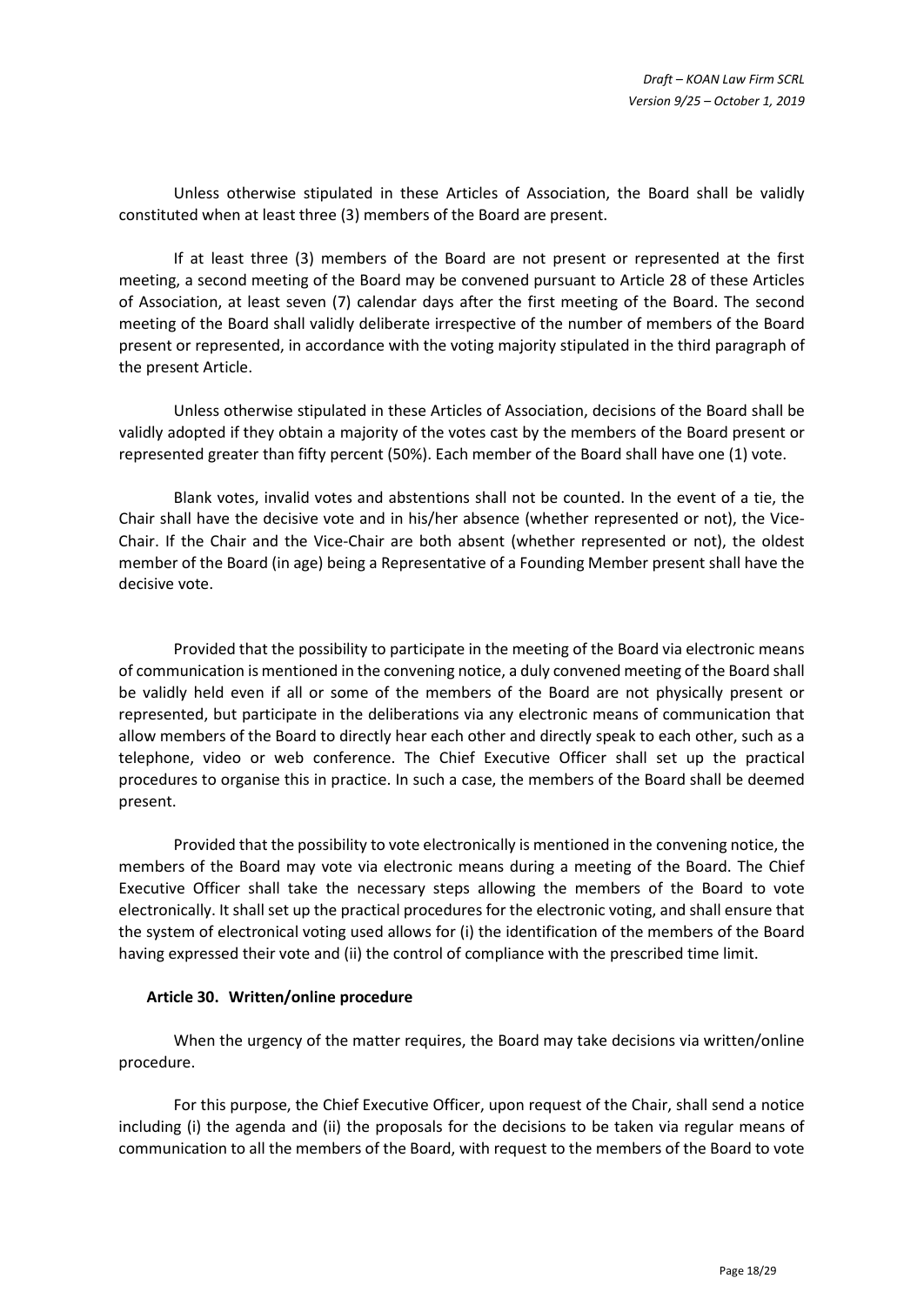on the proposals and to send their votes back via regular means of communication to the Association or, if provided for by the Chair, by submitting their votes via an online platform, and within the term indicated in the notice.

If the votes in favor of at least two thirds (2/3) of all members of the Board regarding the items on the agenda is not received/submitted within this term, the decisions are deemed not to be taken. In the event of a tie, the decisions are also deemed not to be taken.

For the purpose of the present Article, members of the Board are not allowed to grant proxies.

Decisions taken by written/online resolutions are deemed to come into force on the date mentioned on the notice sent to the members of the Board.

## **Article 31. Conflict of interests**

In case a member of the Board (hereafter: "**Concerned Member of the Board**") has a direct or indirect interest of a patrimonial nature which is conflicting with the interest of the Association in a decision or an operation falling within the powers of the Board (hereafter: "**Conflicting Interest**"), he/she shall notify the Conflicting Interest to the Board and provide all facts material to understanding the nature and scope of the conflict, as soon as possible and before the Board takes the concerned decision.

If the Concerned Member of the Board fails to do so, any member of the Board aware of the potential Conflicting Interest shall raise the issue to the Board before it takes a decision in relation thereof.

The statements and the explanations regarding the nature of the Conflicting Interest of the Concerned Member of the Board shall be recorded in the minutes of the meeting of the Board that shall take the concerned decision. The nature of the concerned decision/operation and the patrimonial consequences thereof for the Association and the justification of the decision that has been taken shall be described by the Board in the minutes of the meeting of the Board that shall take the concerned decision.

If a statutory auditor has been appointed, the minutes of the meeting of the Board shall be communicated to the statutory auditor.

The Concerned Member of the Board shall neither participate in the deliberations of the Board nor participate in the vote related to the items on the agenda relating to the Conflicting Interest.

In relation to the items on the agenda relating to the Conflicting Interest, the Concerned Member of the Board shall not be taken into account for the calculation of the presence quorum as provided for by [Article 29](#page-16-1) of these Articles of Association. The rules relating to the voting majority provided for by [Article 29](#page-16-1) of these Articles of Association remain unchanged.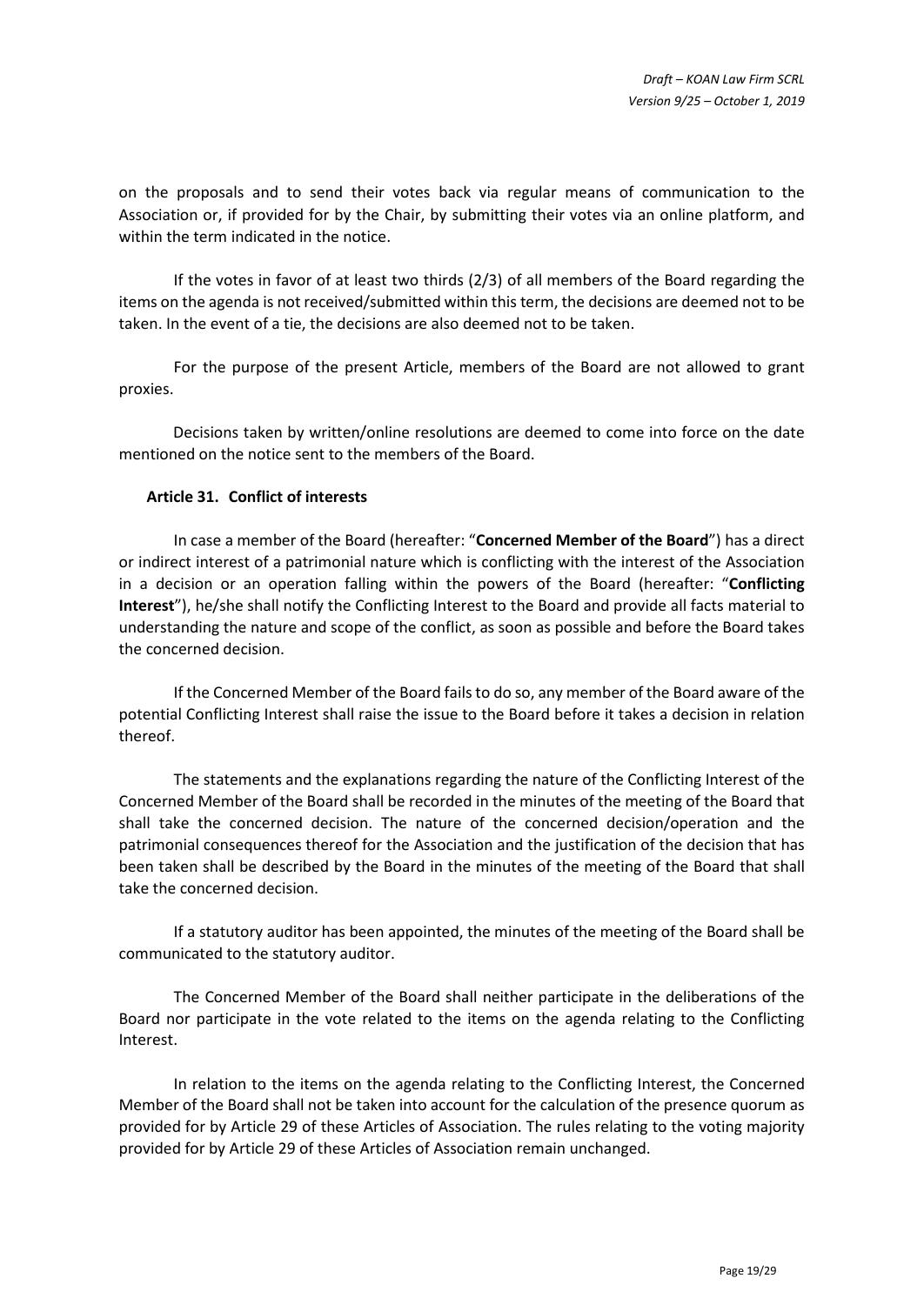If at least half of the members of the Board present or represented have a Conflicting Interest, the decision or operation will be submitted to the General Assembly. If the General Assembly approves the decision or the operation, the Board may implement said decision or operation.

Notwithstanding the preceding paragraphs, the procedure of conflict of interests described above shall not be applied when the decisions of the Board relate to regular operations concluded on normal market terms and guarantees for operations of the same type.

Paragraphs 1, 2, 3, 5 and 8 of the present Article shall also apply mutatis mutandis to any person other than the members of the Board attending a meeting or part(s) of a meeting of the Board (e.g. the Chief Executive Officer or Supporting Collaborators Representatives).

## **Article 32. Register of minutes**

Minutes shall be drawn up at each Board meeting. They shall be approved and signed by the Chair and kept in a register of minutes. Copies of resolutions shall be sent via regular means of communication by the Chief Executive Officer to the members of the Board.

The detailed procedures regarding the draw up and the approval of the minutes shall be determined in the internal rules, if any.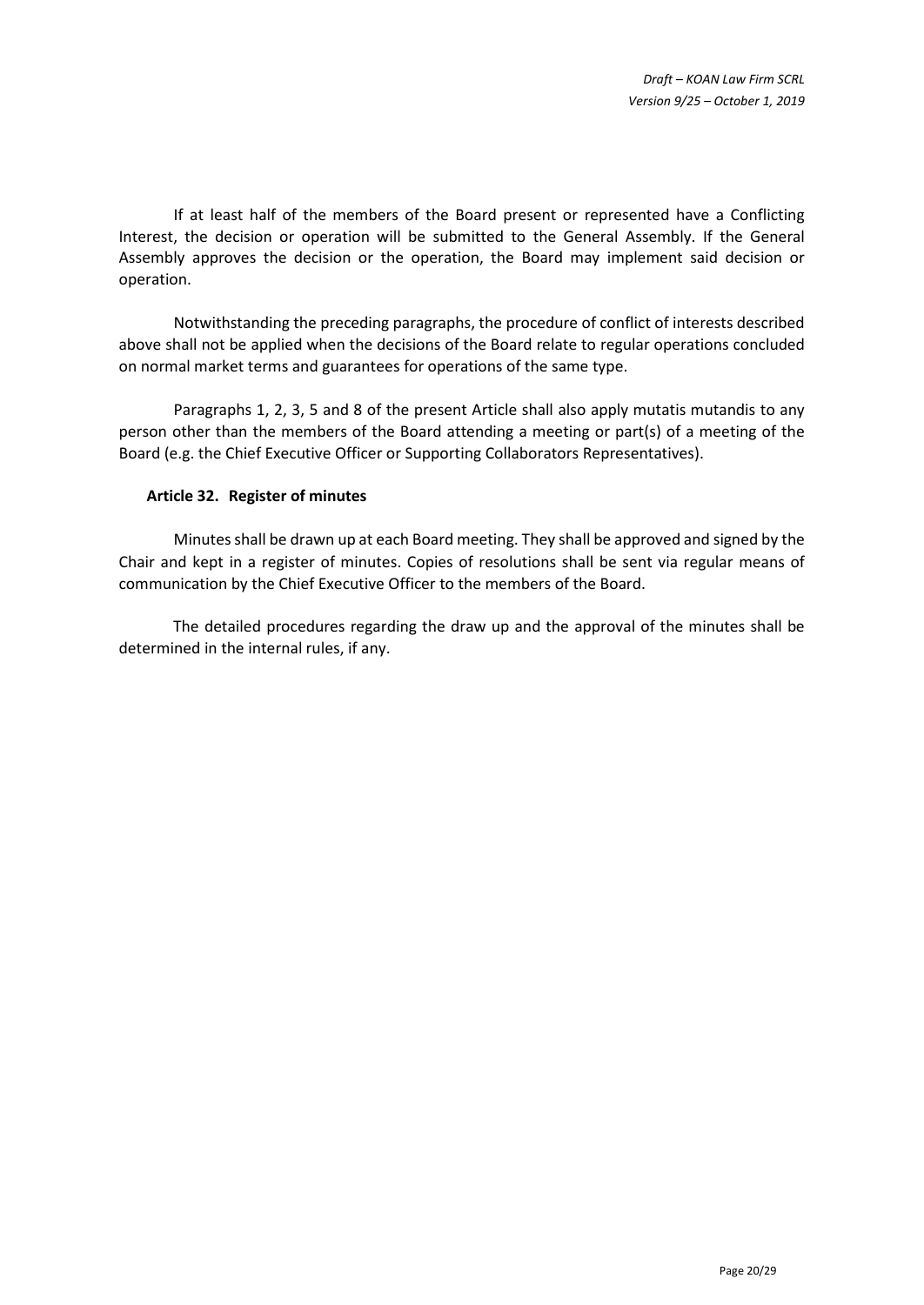#### **TITLE VIII. CHAIR AND VICE-CHAIR**

#### <span id="page-20-0"></span>**Article 33. Election and function of the Chair and Vice-Chair**

A Chair and a Vice Chair shall be appointed amongst the members of the Board by the board of **EASD** and the board of **EFSD**, acting jointly. The Chair and Vice-Chair shall be two (2) distinct members of the Board. Their mandate shall be non-remunerated. Their term of office is a two (2) years term, renewable twice. If the board of EASD and the board of EFSD, acting jointly, do not appoint a Chair and/or a Vice-Chair or if the proposed candidate is unwilling or unable to be the Chair or the Vice-Chair, the Board may freely appoint as Chair or Vice-Chair one of the members of the Board.

Each new Chair or Vice-Chair who is appointed by the board of EASD and the board of EFSD, acting jointly, to replace a Chair or Vice-Chair, whose mandate has ended for whatever reason before the end of the appointed term of office, shall only be appointed for the remainder of the term of the Chair or Vice-Chair being replaced.

The mandate of the Chair and the Vice-Chair terminates by expiry of the term of their mandate or, as of right and with immediate effect, by expiry of their membership of the Board.

The board of EASD and the board of EFSD, acting jointly, may further dismiss the Chair as Chair, and the Vice-Chair as Vice-Chair, at any time and do not need to justify their decision without any compensation or cost becoming due by the Association, and provided that the Chair or Vice-Chair concerned is convened to the meeting and has received the possibility to defend his/her position during the meeting of the board of EASD and the board of EFSD and prior to the joint decision of the latter on the dismissal.

The Chair and Vice-Chair are also free to resign from their office at any time by submitting, via special means of communication, their resignation to the Board, the board of EASD and the board of EFSD. In case of the end of the mandate of the Chair, or the Vice-Chair for whatever reason, except the cases of automatic termination of the membership of the Board, or dismissal, the Chair or Vice-Chair as the case may be shall continue performing the duties of his/her office until the board of EASD and the board of EFSD, acting jointly, have provided in his/her replacement within ninety (90) calendar days.

In case of termination of the mandate of the Chair or the Vice-Chair for whatever reason, the Chair or Vice-Chair as the case may be shall have no claims for compensation on the Association or for its assets, without prejudice to the mandatory labor law provisions and services agreement provisions, if applicable.

#### **Article 34. Powers of the Chair and Vice-Chair**

The Chair shall have the powers specifically granted to him/her by these Articles of Association. In particular, the Chair shall have the following powers: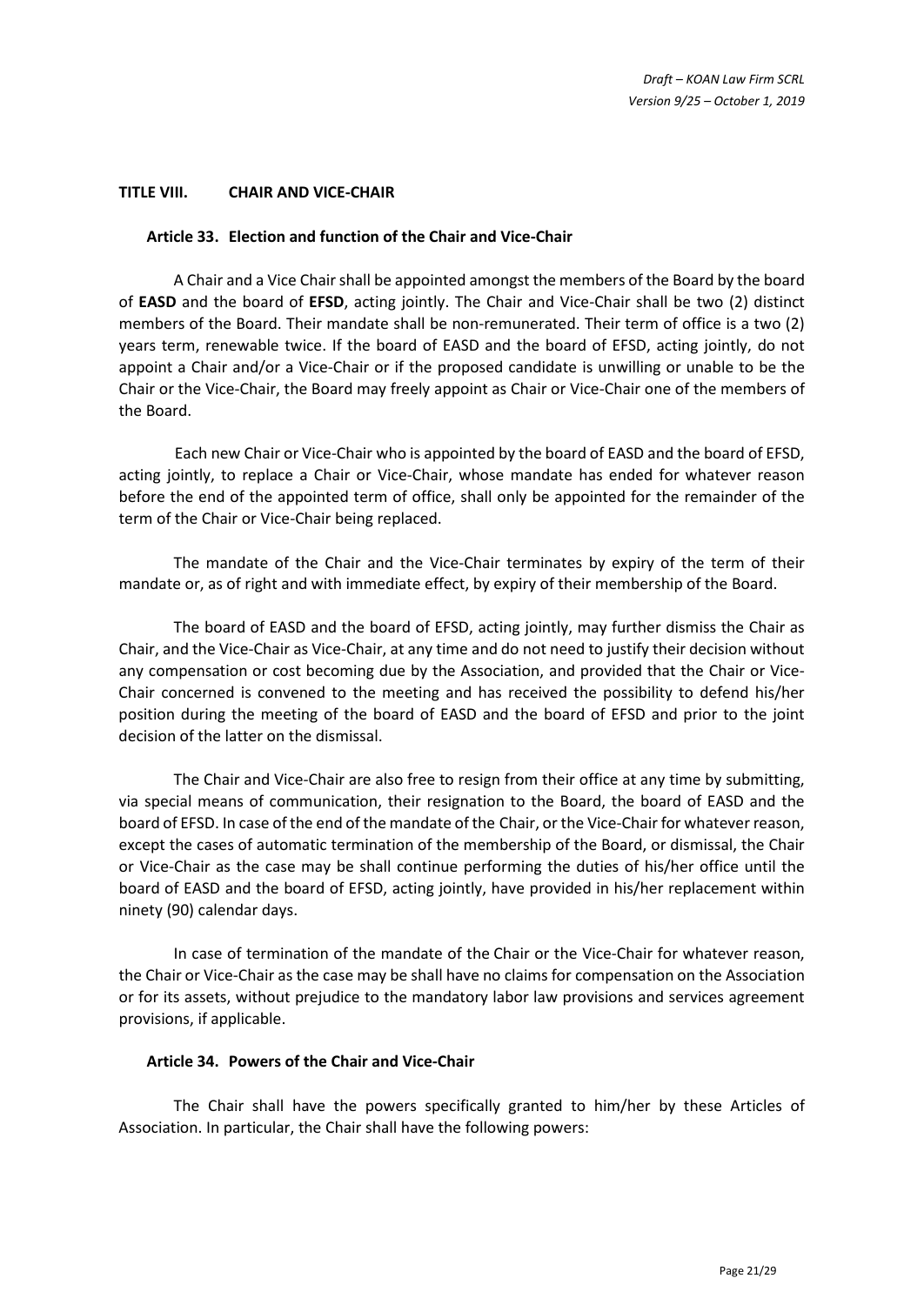(a) Adopting the agenda of the meetings of the General Assembly and the Board, after preparation by the Chief Executive Officer;

(b) Presiding the meetings of the General Assembly and the Board;

(c) Signing and approving the minutes of the meetings of the General Assembly and the Board;

(d) Acting as a conciliator when differences of opinion occur, both within the Association and vis-à-vis third parties; and

(e) In the event of a tie vote, having the casting vote within the Board.

The Vice-Chair shall have the powers specifically reserved for him/her by these Articles of Association. As a general rule, the Vice-Chair shall replace the Chair in his/her absence.

## **TITLE IX. STRATEGY FORUM**

## **Article 35. Strategy Forum**

The Board may establish and delegate tasks to the Strategy Forum. The Strategy Forum shall have a supporting role to the Board on specific issues and can form the policy of the Association when requested by the Board. The Board shall determine amongst others the appointment, reappointment, discharge, mission, composition, powers, terms of office, conduct of meetings and governance, convening modalities and drafting of agendas, presence quorums, voting majorities, and voting procedures, and drafting of minutes of the Strategy Forum.

The Strategy Forum shall not represent the Association vis-à-vis third parties.

The Strategy Forum shall always act under the responsibility of the Board and shall report periodically to the Board on its activities, and/or at the request of the Board and at least annually.

## **TITLE X.CHIEF EXECUTIVE OFFICER**

## <span id="page-21-0"></span>**Article 36. Appointment and function of the Chief Executive Officer**

The Board may appoint a natural person or legal entity, not being a member of the Board and not being a Representative, as Chief Executive Officer. His/her/its office may be remunerated. The Association shall cover all reasonable expenses incurred by the Chief Executive Officer. The Chief Executive Officer's mandate may be of a definite or indefinite duration. The terms and conditions of his/her/its office shall be determined by the Board.

The mandate of the Chief Executive Officer terminates as of right and with immediate effect, (i) by death or incapacity, or (ii) if the Chief Executive Officer is under judicial administration, in bankruptcy, in judicial reorganisation, in dissolution or in liquidation, or is subject to insolvency proceedings of a similar nature under the laws of any jurisdiction.

The Board may dismiss the Chief Executive Officer at any time and possibly with immediate effect, without (i) having to justify its decision, (ii) any compensation or cost becoming due by the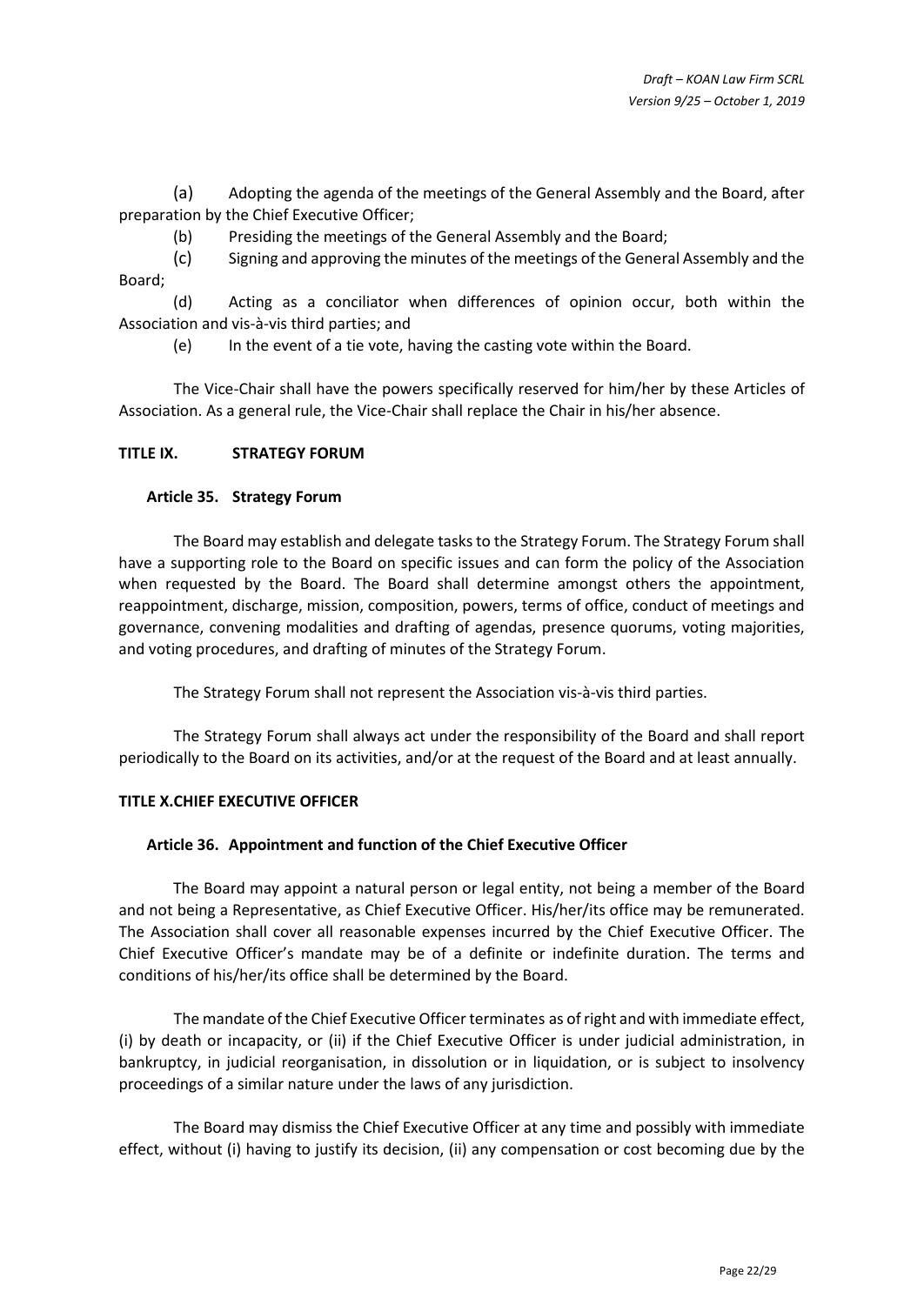Association, and (iii) prejudice to the applicable mandatory labor law provisions and services agreement provisions, if applicable.

The Chief Executive Officer is free to resign from his/her/its office at any time by submitting, via special means of communication, his/her/its resignation to the Board, without prejudice to the mandatory labor law provisions and services agreement provisions, if applicable. In case of termination of the mandate of the Chief Executive Officer for whatever reason, except the cases of automatic termination of the mandate of the Chief Executive Officer or dismissal, the Chief Executive Officer shall continue performing the duties of his/her/its office until the Board has provided in his/her/its replacement within ninety (90) calendar days.

In case of the end of the mandate of the Chief Executive Officer for whatever reason, the Chief Executive Officer shall have no claims for compensation on the Association or for its assets, without prejudice to the mandatory labor law provisions and services agreement provisions, if applicable.

The Chief Executive Officer shall be a permanent observer at the General Assembly, the Board, and the Strategy Forum, and shall have the right to attend all meetings of the aforementioned bodies, without voting rights and with the right to be heard. All convening notices to all meetings of the aforementioned bodies must simultaneously be notified to the Chief Executive Officer.

Notwithstanding the right of the Chief Executive Officer to attend meetings, the Board shall have the power to convene a "closed business" session exclusive to voting members of the Board. The Chief Executive Officer may be invited to attend but has no established right to do so. Moreover, notwithstanding the preceding paragraph, the Chair may decide that the Chief Executive Officer cannot attend one or more meeting(s) or part(s) of meeting(s) of the Board.

## <span id="page-22-0"></span>**Article 37. Powers of the Chief Executive Officer**

The Chief Executive Officer shall have the powers specifically granted to him/her/it by these Articles of Association. In particular, the Chief Executive Officer shall have the following powers:

- (a) The daily management of the Association, within the approved budget;
- (b) The identification of possible new Members;

(c) In cooperation with the Chair, the coordination and the organisation of the Ordinary General Assembly;

(d) In cooperation with the Chair, the coordination and the organisation of the Board meetings;

(e) In cooperation with the Board, the delegation of tasks to the secretariat of the Association and the overseeing of it;

- (f) Submitting the applications for admission to membership to the Board;
- (g) Executing the decisions of the Board;
- (h) Sending the convening notices of the General Assembly and the Board;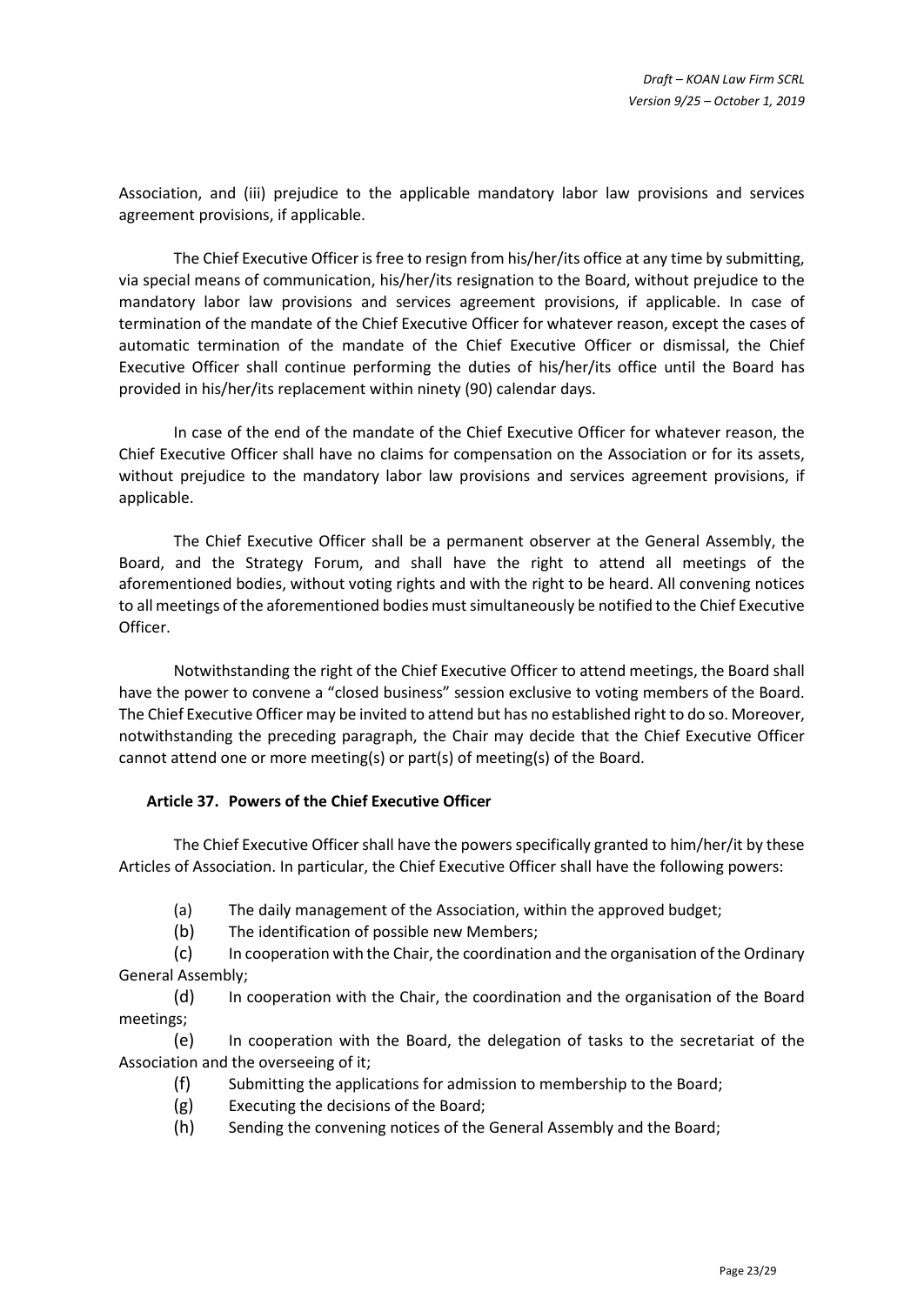(i) The preparation of the draft annual working plan, the draft annual accounts and the draft budget that must be submitted to the Board for finalisation and approval;

(j) The administration of the financial affairs of the Association, under the supervision of the Chair;

(k) In cooperation with the Board, the hiring and the dismissal of the employees of the secretariat of the Association and

(l) Ensuring the public relations of the Association, particularly regarding communication with third parties.

The Chief Executive Officer shall always act under the responsibility of the Board and within the approved budget. The Chief Executive Officershall report periodically to the Board on his/her/its actions and activities, and/or at the request of the Board.

# **TITLE XI. RESPONSIBILITY**

## **Article 38. Responsibility**

The members of the Board, the Chair, the Vice-Chair, and the Chief Executive Officer are not personally bound by the commitments of the Association. Their liability shall be limited to the execution of their assigned tasks and the faults committed in the (non-) performance of their duties and tasks.

The Members, in their capacity of Members, shall not be held liable for the commitments taken on by the Association.

## **TITLE XII. EXTERNAL REPRESENTATION OF THE ASSOCIATION**

## **Article 39. External representation of the Association**

The Association shall be validly represented vis-à-vis third parties and with regard to all judicial and extra-judicial deeds by the Chair acting alone, or by two (2) members of the Board, acting jointly.

Within the framework of daily management, the Association shall also be validly represented vis-à-vis third parties and with regard to all judicial and extra-judicial deeds by the Chief Executive Officer, acting alone, if any.

None of the aforementioned persons must justify his/her/its powers vis-à-vis third parties.

In addition, the Association shall also be validly represented vis-à-vis third parties, within the framework of their mandates, by one or more proxy holder(s) duly mandated by the Board, the Chair acting alone, or two (2) members of the Board, acting jointly, or, within the framework of daily management, by the Chief Executive Officer, acting alone, if any.

## **TITLE XIII. INTERNAL RULES AND PROCEDURES**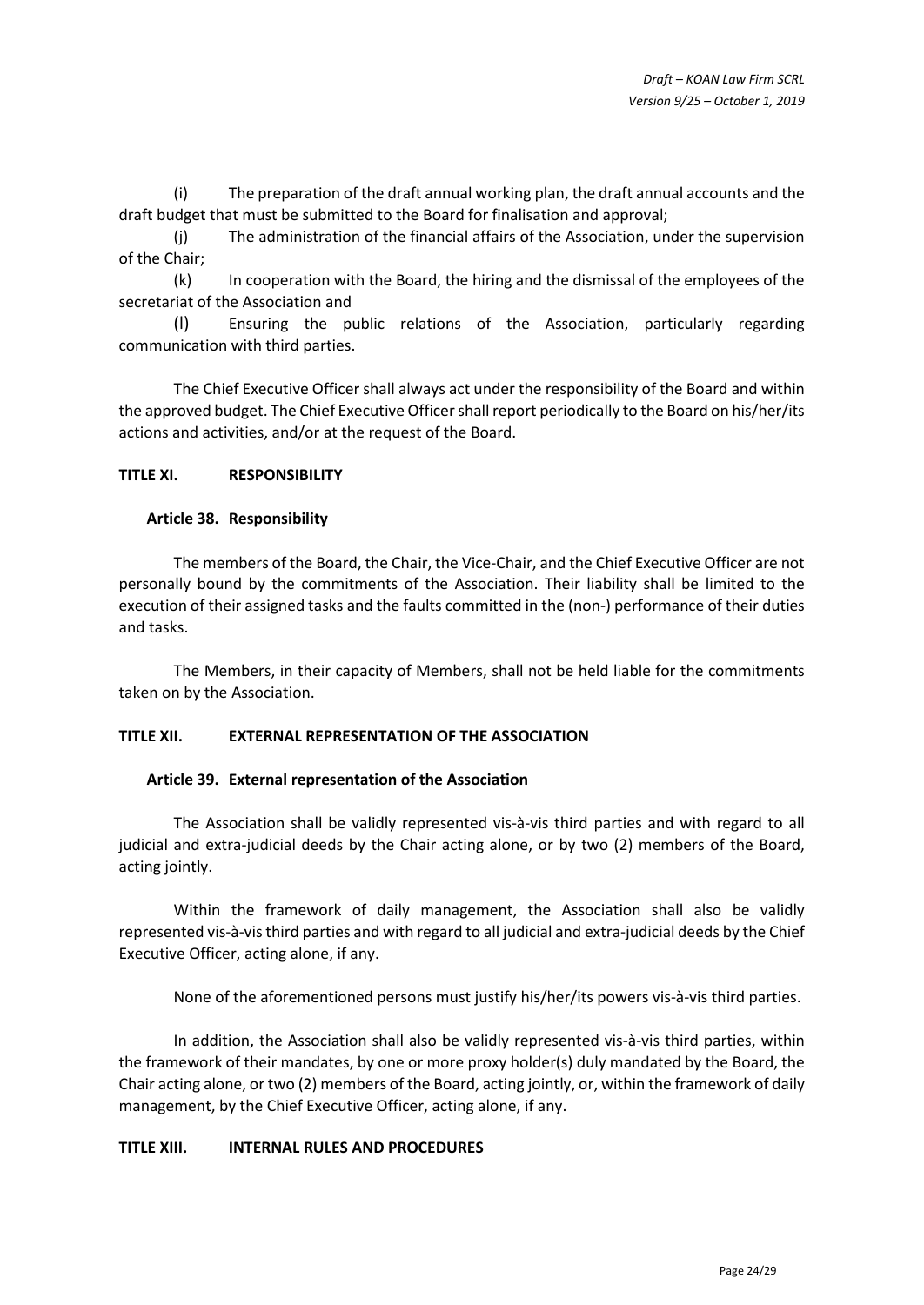#### **Article 40. Internal rules and procedures**

To detail and complete the provisions of these Articles of Association, the Board may adopt, amend and/or revoke the internal rules.

The internal rules and any amendment to these shall be communicated to the Members via regular means of communication.

On the date of the constitutive General Assembly of the Association, no internal rules have been adopted.

The Board is further entitled to adopt Board's internal procedures and any other kind of statement that falls within the scope of its powers.

# **TITLE XIV. FINANCIAL YEAR. ANNUAL ACCOUNTS. BUDGET. AUDITING OF THE ANNUAL ACCOUNTS**

#### **Article 41. Financial year**

The financial year of the Association shall run from 1 January to 31 December.

#### **Article 42. Annual Accounts. Budget**

The Board shall establish each year the draft annual accounts of the past financial year, as well as the draft budget for the next financial year. The currency of the Association shall be the Euro for the annual accounts and all other official accounting, tax and legal documents.

Each year, within six (6) months following the end of the financial year, the Board shall submit the draft annual accounts and the draft budget to the Ordinary General Assembly for approval.

The draft annual accounts and the draft budget shall be circulated amongst all Members at least twenty-one (21) calendar days before the Ordinary General Assembly.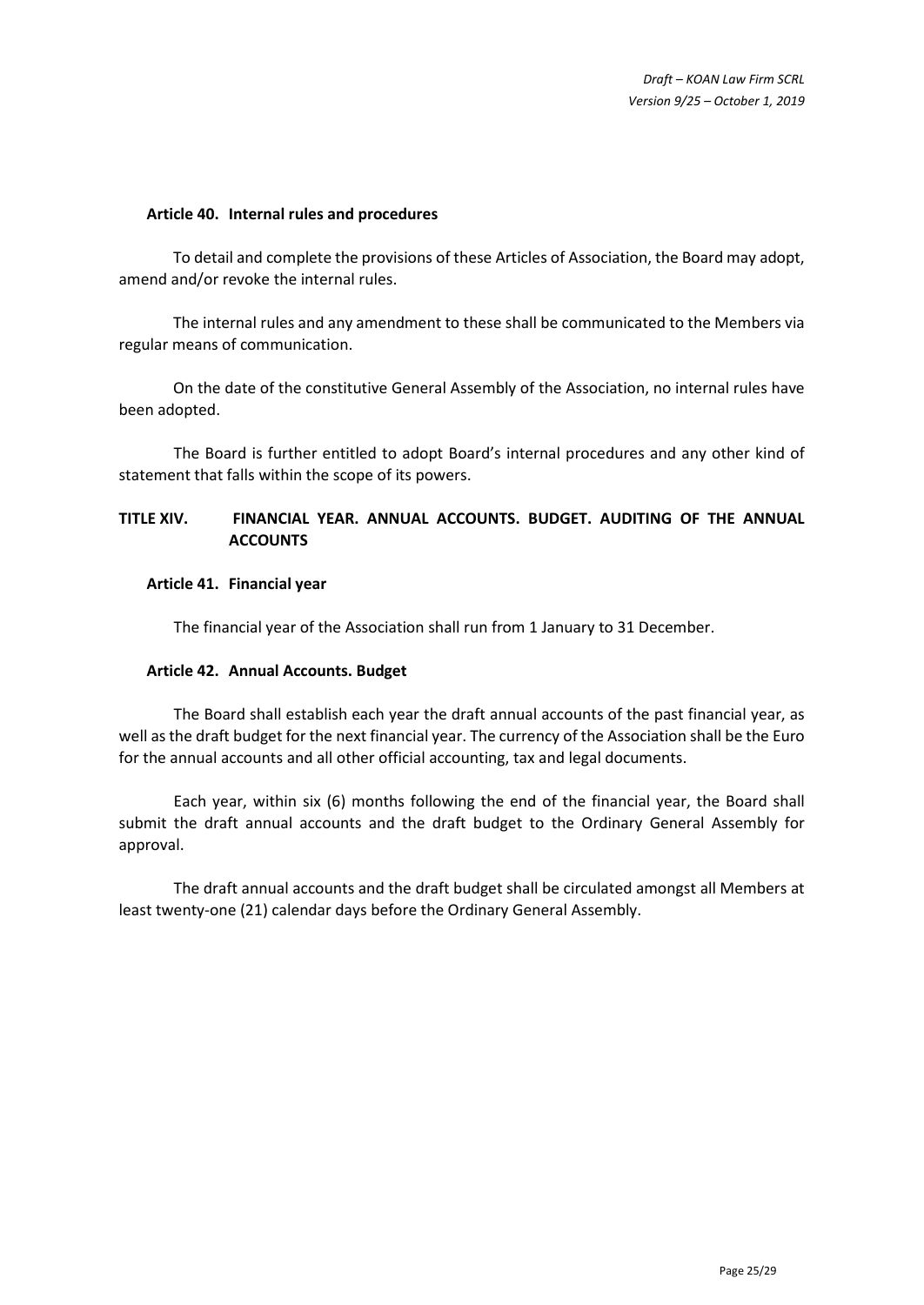#### **Article 43. Auditing of the annual accounts**

If the law requires so, the General Assembly shall appoint a statutory auditor, chosen between the members of the Belgian "*Institut des Réviseurs d'Entreprise / Instituut der Bedrijfsrevisoren*", for a three (3) years term.

If the Association is not required by law to appoint a statutory auditor, the General Assembly may still appoint a statutory auditor or an external accountant to audit the annual accounts.

The statutory auditor or the external accountant, as the case may be, shall draw up an annual report on the annual accounts of the Association. This report shall be submitted to the Ordinary General Assembly before the approval of the annual accounts.

## **TITLE XV. AMENDMENTS TO THESE ARTICLES OF ASSOCIATION**

#### <span id="page-25-0"></span>**Article 44. Amendments to these Articles of Association**

The General Assembly can validly decide on amendments to these Articles of Association only if (i) (aa) at least two (2) of the Full Members belonging to the stakeholders group of the nonprofit legal entities and (bb) at least half of all the Full Members irrespectively to which stakeholders group they belong to are present or represented, (ii) the Standard Voting System is used, and (iii) the decisions to amend obtain (aa) at least a three-quarter (3/4) majority of the votes cast by the Full Members belonging to the stakeholders group of the non-profit legal entities present or represented, and (bb) at least a three-quarter (3/4) majority of the votes cast by all the Full Members present or represented irrespectively to which stakeholders group they belong to. Blank votes, invalid votes and abstentions shall not be counted. In the event of a tie, the Full Member whose Representative is the Chair shall have the decisive vote and in its absence (whether represented or not), the Full Member whose Representative is the Vice-Chair. If the Full Member whose Representative is the Chair and the Full Member whose Representative is the Vice-Chair are both absent (whether represented or not), the Full Member whose Representative has been designated by the General Assembly to chair the General Assembly shall have the decisive vote.

If (i) at least two (2) Full Members belonging to the stakeholders group of the non-profit legal entities and (ii) at least half of all the Full Members irrespectively to which stakeholders group they belong to are not present or represented at the first meeting, a second meeting of the General Assembly may be convened pursuant to [Article 20](#page-9-0) of these Articles of Association, at least twentyone (21) calendar days after the first meeting of the General Assembly. The second meeting of the General Assembly shall validly deliberate, provided that at least two (2) Full Members belonging to the stakeholders group of the non-profit legal entities are present or represented, in accordance with the voting system and the voting majority stipulated in the first paragraph of the present Article, and decide on the amendments. However, the General Assembly shall always be composed of at least two (2) natural persons physically present.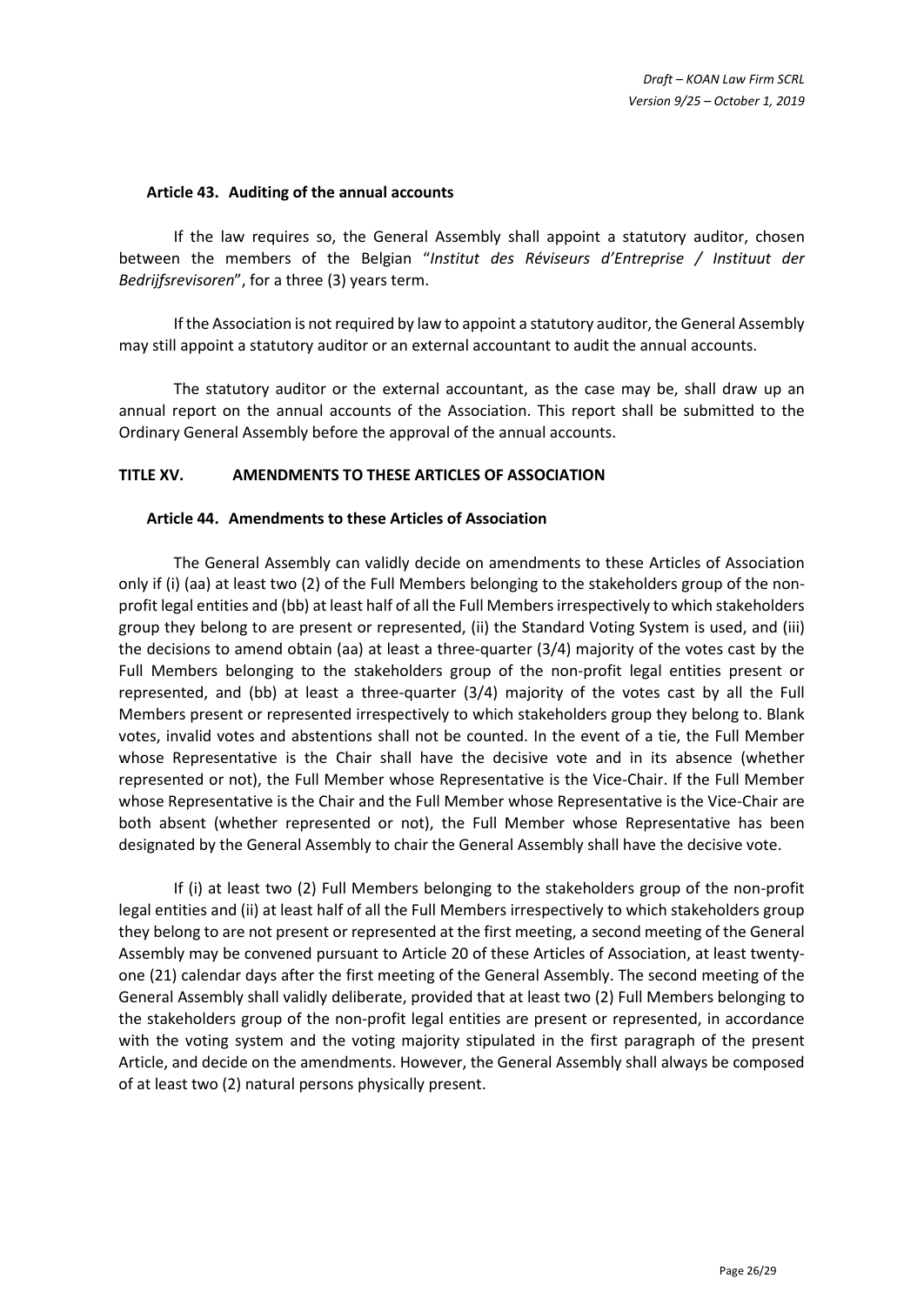The main terms of any proposal to amend these Articles of Association shall be explicitly mentioned in the agenda or a separate document included in or attached to the convening notice to the Members and the members of the Board.

The date on which the amendments to these Articles of Association shall enter into force shall be determined in the internal rules, if any, or by the decision of the General Assembly regarding the amendments to these Articles of Association.

Any decision of the General Assembly relating to the amendments of these Articles of Association is subject to the additional requirements imposed by applicable law. In particular, when the law requires it, the amendments to these Articles of Association must be acknowledged by a Royal Decree or recorded in a notarial deed.

# **TITLE XVI. DISSOLUTION. LIQUIDATION**

## <span id="page-26-0"></span>**Article 45. Dissolution. Liquidation**

The General Assembly can validly pronounce the dissolution of the Association only if (i) (aa) at least two (2) of the Full Members belonging to the stakeholders group of the non-profit legal entities and (bb) at least half of all the Full Members irrespectively to which stakeholders group they belong to are present or represented, (ii) the Standard Voting System is used, and (iii) the decision obtains (aa) at least a three-quarter (3/4) majority of the votes cast by the Full Members belonging to the stakeholders group of the non-profit legal entities present or represented, and (bb) at least a threequarter (3/4) majority of the votes cast by all the Full Members present or represented irrespectively to which stakeholders group they belong to. Blank votes, invalid votes and abstentions shall not be counted. In the event of a tie, the Full Member whose Representative is the Chair shall have the decisive vote and in its absence (whether represented or not), the Full Member whose Representative is the Vice-Chair. If the Full Member whose Representative is the Chair and the Full Member whose Representative is the Vice-Chair are both absent (whether represented or not), the Full Member whose Representative has been designated by the General Assembly to chair the General Assembly shall have the decisive vote.

If (i) at least two (2) Full Members belonging to the stakeholders group of the non-profit legal entities and (ii) at least half of all the Full Members irrespectively to which stakeholders group they belong to are not present or represented at the first meeting, a second meeting of the General Assembly may be convened pursuant to [Article 20](#page-9-0) of these Articles of Association, at least twentyone (21) calendar days after the first meeting of the General Assembly. The second meeting of the General Assembly shall validly deliberate, provided that at least two (2) Full Members belonging to the stakeholders group of the non-profit legal entities are present or represented, in accordance with the voting system and the voting majority stipulated in the first paragraph of the present Article, and decide on the dissolution. However, the General Assembly shall always be composed of at least two (2) natural persons physically present.

Any proposition to dissolve the Association shall be explicitly mentioned in the agenda included in or attached to the convening notice to the Members and the members of the Board.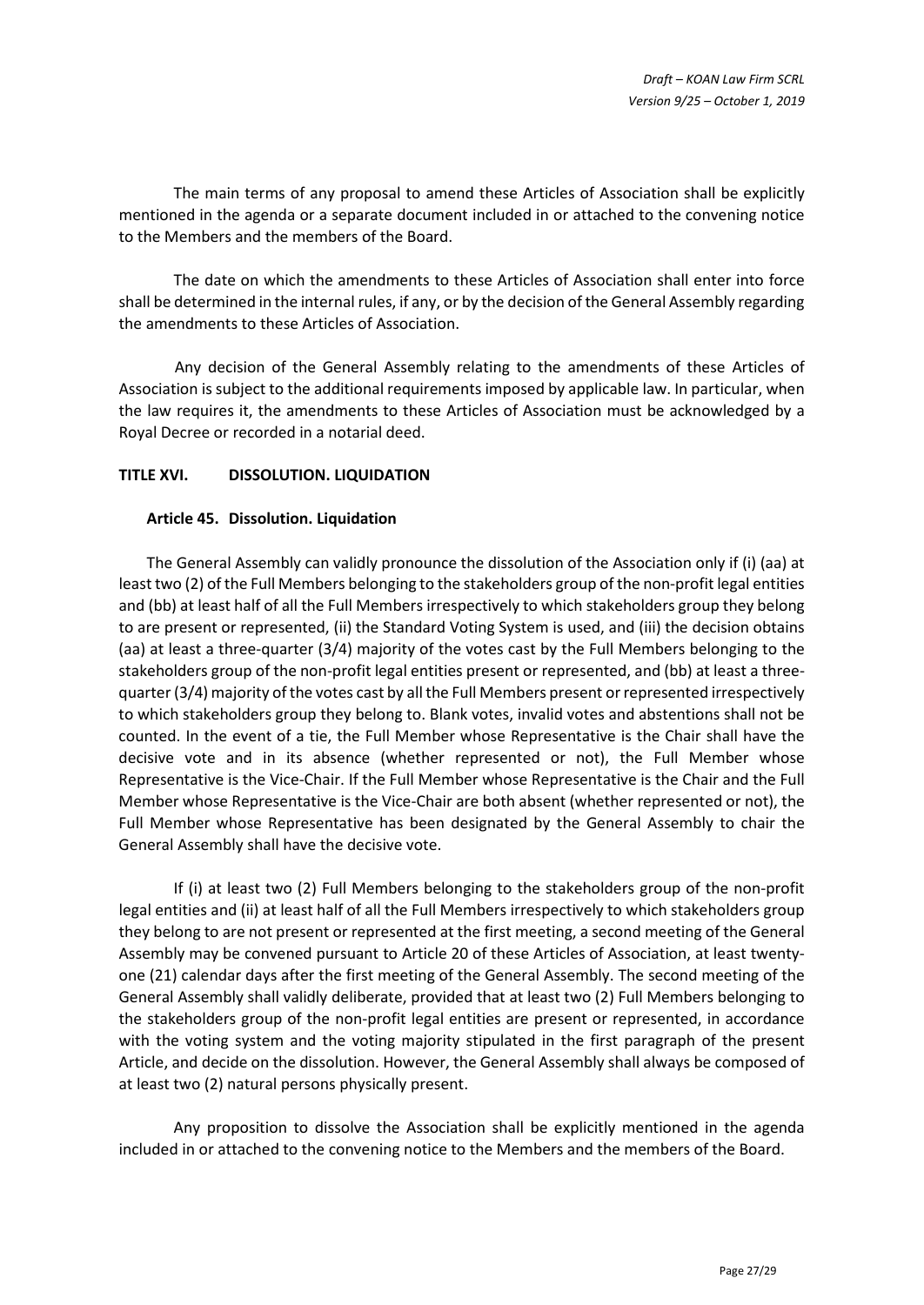Upon the dissolution and liquidation of the Association, the General Assembly shall decide upon: the appointment of one or more liquidator(s), the decision-making process of the liquidators if several liquidators are appointed, and the scope of his/her/its/their powers. Failing the appointment of one or more liquidator(s), all the members of the Board shall be deemed to be jointly in charge of the Association's liquidation.

The General Assembly shall also decide upon the allocation of the net assets of the Association, provided however that the net assets of the Association shall be allocated to EASD.

## **TITLE XVII. VARIA**

## **Article 46. Notifications**

Any notice or other communication under or in connection with these Articles of Association shall be written in English, without prejudice to applicable legal obligations. Additionally, with respect of the sending of any notice or communication under or in connection with these Articles of Association, the terms below shall be defined as follows:

- "Regular means of communication" means regular mail or any other means of written communication (including email); and
- "Special means of communication" means registered mail or any other means of written communication (including email), with acknowledgment of receipt.

## **Article 47. Computation of time**

For the use of the computation of time limits set out in these Articles of Association, the terms below shall be defined as follows:

- "Month(s)" mean(s) (a) calendar month(s); and
- "Calendar day(s)" mean(s) that when calculating a period of notice, this period excludes the calendar day when the notice is given or deemed to be given and the calendar day for which it is given or on which it is to take effect.

## **Article 48. Abstentions**

For the determination of the voting majorities set out in these Articles of Association, "abstentions shall not be counted" means that (i) the person having abstained shall not be taken into account in the number of persons present or represented on the basis of which the voting majority shall be calculated and (ii) the abstention shall neither be considered as a vote "in favour" nor a vote "against" the proposed decision.